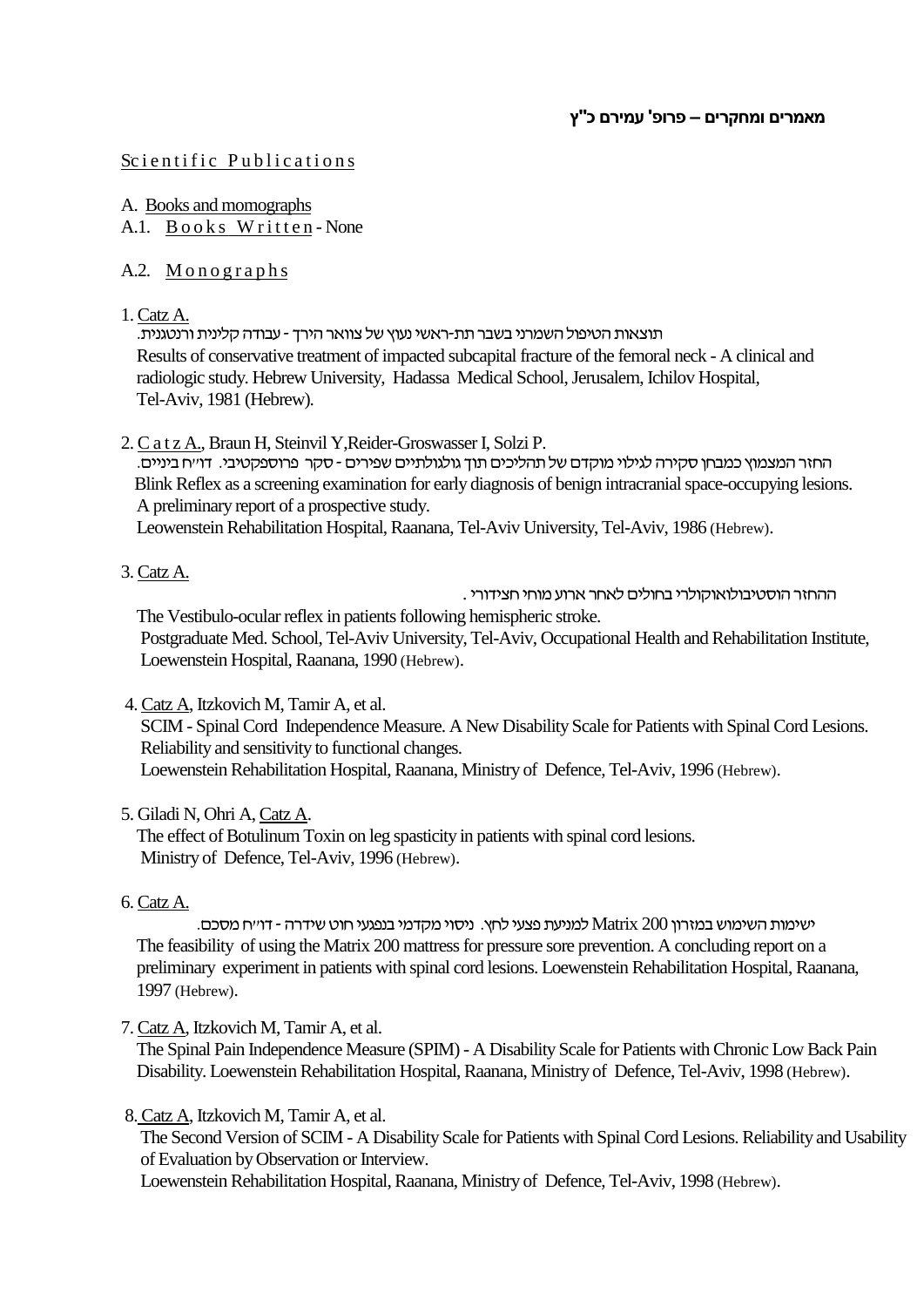- 9. Catz A, Itzkovich M, Tamir A, et al. The Second Version of SCIM A Disability Scale for Patients with Spinal Cord Lesions. Sensitivity to functional changes. Loewenstein Rehabilitation Hospital, Raanana, Ministry of Defence, Tel-Aviv, 2000 (Hebrew).
- 10. Greenberg E, Itzkovich M, Catz A. A new measure for ability realization assessment in patients with spinal cord lesions. Loewenstein Rehabilitation Hospital, Raanana, Ministry of Defence, Tel-Aviv, 2003 (Hebrew).
- 11. Bluvshtein V, Catz A. Impaired ventilation and cerebral blood flow velocity in patients with spinal cord lesions. Loewenstein Rehabilitation Hospital, Raanana, Ministry of Defence, Tel-Aviv, 2003 (Hebrew).
- 12. Poliac T, Bluvshtein V, Philo O, Ronen J, Catz A. Clinical and economical consequences of volume dependent or time dependent intermittent catheterization in patients with spinal cord lesions and neuropathic bladder. Loewenstein Rehabilitation Hospital, Raanana, Ministry of Defence, Tel-Aviv, 2003 (Hebrew).
- 13. Barkol H, Steinberg F, Keren O, Catz A. Repeated Botulinum toxin injections improves results in the treatment of spasticity in patients with spinal cord lesions. Loewenstein Rehabilitation Hospital, Raanana, Ministry of Defence, Tel-Aviv, 2003 (Hebrew).
- 14. Catz A. Hemodynamic and hormonal changes following thoracic spinal cord lesions. Tel-Aviv University, Tel-Aviv, Loewenstein Rehabilitation Hospital, Raanana, 2005.
- 15. Tchvaloon E, Catz A. Survival, neurological recovery, and morbidity after spinal cord injuries following road accidents and rehabilitation between 1962 and 2004. Loewenstein Rehabilitation Hospital, Raanana, 2006 (Hebrew).

# B.1. Original Articles

### B.1.1. Articles published

1. C a t z A, Reider-Groswasser I.

 Acoustic Neurinoma and Posterior Fossa Meningioma, Clinical and CT radiologic findings. Neuroradiology 28:47-52, 1986. **(Radiology, 34/120, Rehabilitation, 6/63, IF 2.7, citations-20)**

2. Reider-Groswasser I., C a t z A, Luz I.

 Cumputerized Tomography findings in posterior fossa lesions. Computerized Radiology 10:(6)311-318, 1986. **(Now:** Computerized Medical Imaging and Graphics-  **(Radiology, 59/120, Rehabilitation, 20/63, IF 1.664, citations-2)**

3. Reider-Groswaser I, Catz A., Harel S. Posterior Fossa lesions in childhood and infancy - A CT Study. Child's Nervous System 3:213-218, 1987.**(Clinical Neurology, 146/191, Rehabilitation, 34/63, IF 1.241, citations-1)**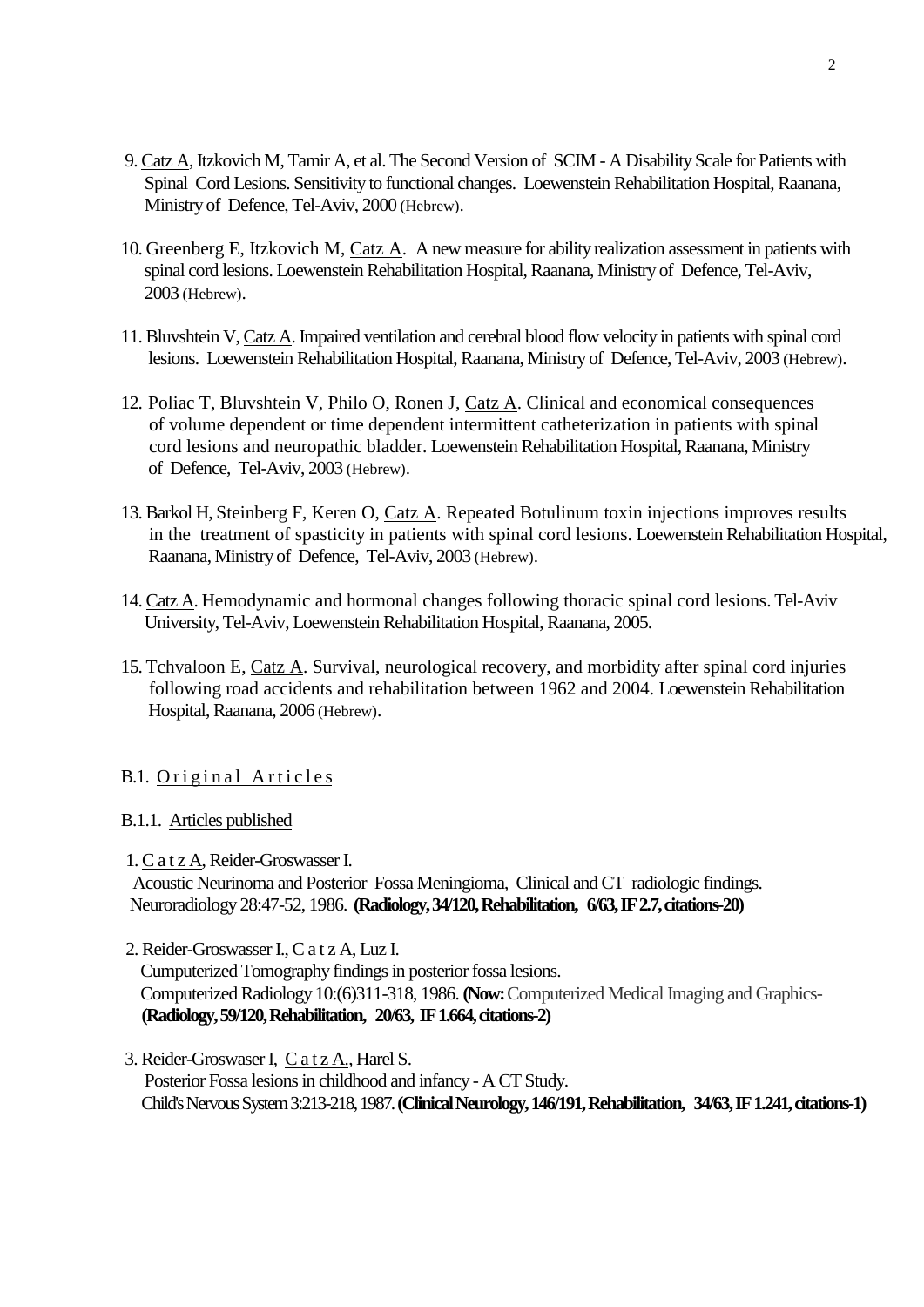- 4. C a t z A, Steinvil Y, Reider-Groswasser I, Costeff H, Luz Y, Solzi P. Blink Reflex in Stroke: Followup and correltion with function and CT parameters. European Neurology, 28:171-173, 1988. **(Clinical Neurology, 129/191, Rehabilitation, 27/63, IF 1.5, citations-2)**
- 5. Reider-Groswasser I, C a t z A, Harel S. Computerized Tomography findings in pediatric patients with posterior fossa lesions. Israel Journal of Medical Sciences, 24:212-217, 1988.

 6. Otremski I, C a t z A, Dekel S, Salama R, Newman RJ. Natural history of impacted subcapital femoral fractures and its relevance to treatment options. Injury, 21:379-381, 1990.**(Orthopedics 22/63, Rehabilitation, 17/63, IF 1.931, citations- 11)**

- 7. C a t z A, Snir D, Groswasser Z, Mendelson L, Solzi P. Is the appearance of Periarticular new bone formation related to local neurological disability? Paraplegia, 30:361-365, 1992.**(**Now: Spinal Cord -**Rehabilitation, 18/63, IF 1.899, citations- 5)**
- 8. C a t z A, Reider-Groswasser I, Gutman I, Gepstein R, Mendelson L. Lumbar spine dimensions in C3-T11 paraparetic patients: A ten-year followup study. Paraplegia, 30:729-733, 1992.**(**Now: Spinal Cord -**Rehabilitation, 18/63, IF 1.899, citations- 1)**
- 9. Gepstein R, Folman Y, Lidor C, Barchilon V, C a t z A., Hallel T. Management of pyogenic vertebral osteomyelitis with spinal cord compression in the elderly. Paraplegia, 30:795-798, 1992.**(** Now: Spinal Cord -**Rehabilitation, 18/63, IF 1.899, citations-17)**
- 10. Itzcovich M, C a t z A, Ona I. A new double purpose device for elbow extension in tetraplegia with paralysis below C5. Paraplegia, 31:116-118, 1993.**(**Now: Spinal Cord -**Rehabilitation, 18/63, IF 1.899, citations- 5)**
- 11. C a t z A, Ron S, Solzi P, Korczyn AD. Vestibulo-ocular reflex suppression following hemispheric stroke. Scandinavian Journal of Rehabilitation Medicine, 25:149-152, 1993.**(Rehabilitation, 14/63, IF 2.134, citations-2)**
- 12. C a t z A, Ron S, Solzi P, Korczyn AD. The Vestibulo-ocular reflex and dysequilibrium after hemispheric stroke. American Journal of Physical Medicine and Rehabilitation, 73(1):36-39, 1994. **(Rehabilitation, 19/63, IF 1.731, citations-6)**
- 13. C a t z A ., Ron S., Ring H., Solzi P., Korczyn AD. Saccadic responses in patients with hemispheric stroke. (Gain, Latency). Documenta Ophthalmologica, 85:267-294, 1994.**Ophthalmology, 29/58, Rehabilitation, 25/63, IF 1.542, citations-0)**
- 14. Catz A, Luttwak ZP, Agranov E, Ronen J, Spasser R, Paz A, Lask D, Tamir A, Mucamel E. The role of External sphincterotomy for patients with a spinal cord lesion. Spinal Cord, 35:48-52, 1997. **(Rehabilitation, 18/63, IF 1.899, citations- 20)**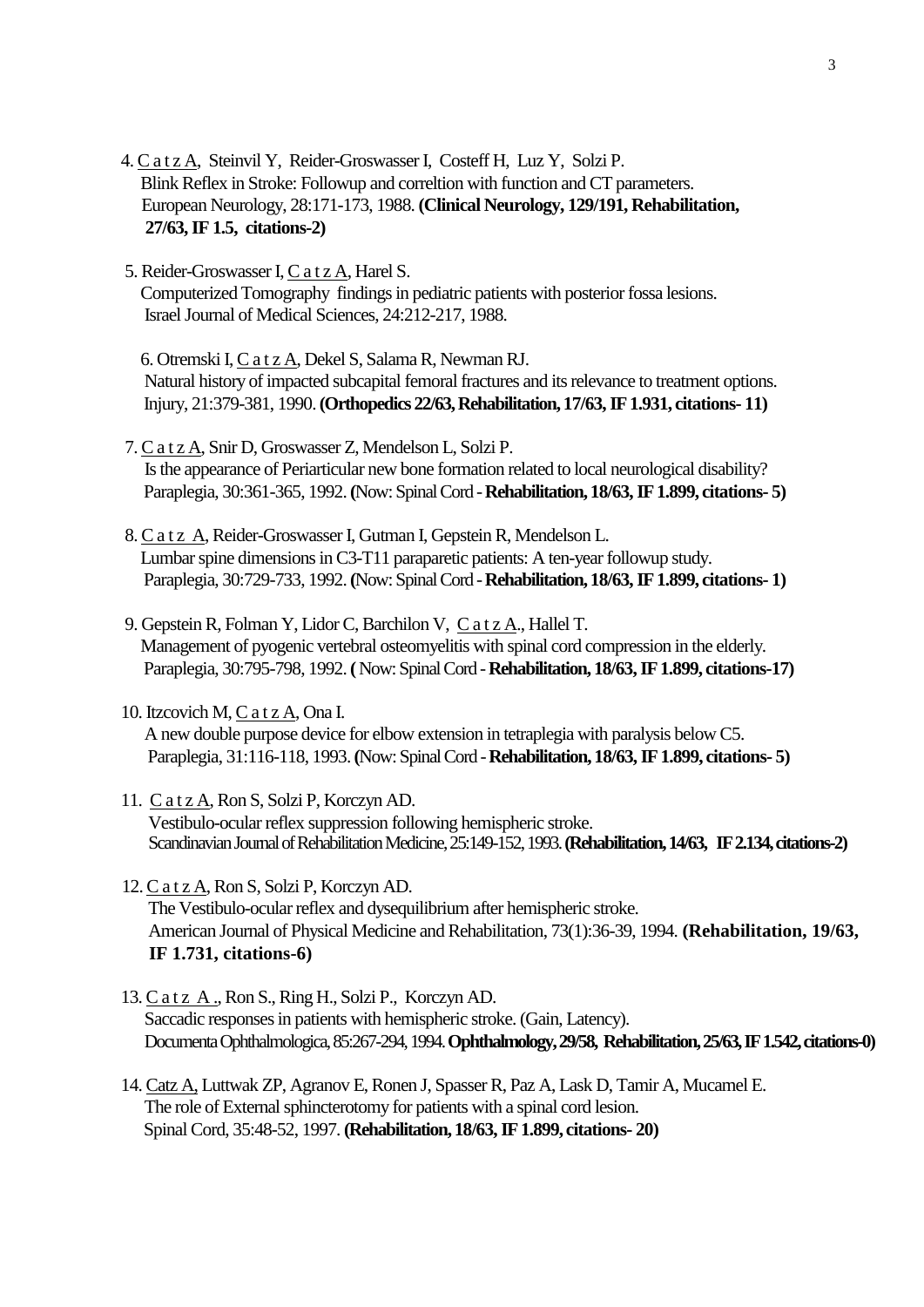- 15. Baliga RR, Catz A, Watson LD, Short DJ, Frankel HL, Mathias CJ. Cardiovascular and hormonal responses to food ingestion in humans with spinal cord transection. Clinical Autonomic research, 7:137-141, 1997.**(Neurosciences 198/251, Rehabilitation, 28/63, IF 1.478, citations-10)**
- 16. Catz A, Itzcovich M, Agranov E, Ring H, Tamir A. SCIM - Spinal Cord Independence Measure: a new disability scale for patients with spinal cord lesions. Spinal Cord, 35:850-856,1997.**(Rehabilitation, 18/63, IF 1.899, citations- 108)**
- 17. C a t z A, Ron S, Solzi P, Korczyn AD. Saccadic characteristics in patients with hemispheric stroke.(Velocity, Duration). Journal of Neurol Rehabil, 11:175-180, 1997. **(Rehabilitation, 7/63, IF 2.567, citations-0)**

18. Rapalino O, Lazarov-Spiegler O, Agranov E, Velan G, Yoles E, Fraidakis M, Solomon A, Gepstein R, Catz A, Belkin M, Hadani M, Schwartz M. Implantation of stimulated homologous macrophages results in partial recovery of paraplegic rats. Nature Medicine, 4(7):814-821, 1998.**(Cell biology 5/184, Rehabilitation, 1/63, IF 22.864, citations-479)**

- 19. Catz A, Philo O, Gilad N, Barel O, Geva T. Feasibility study of a novel approach to sore prevention in patients with spinal cord lesions: the computerized dynamic control MATRIX 200 system. Clinical Rehabilitation, 13:44-47, 1999. **(Rehabilitation, 13/63, IF 2.191 citations-3)**
- 20. Ronen J, Catz A, Spasser R, Gepstein R. The treatment dilemma in post-traumatic syringomyelia. Disability and Rehabilitation, 21:455-457, 1999. **(Rehabilitation, 25/63, IF 1.541 citations-8)**
- 21. Keren O, Steinberg F , Catz A, Giladi N. Botulinum Toxin injection into the motor end plate for spasticity in patients with spinal cord lesions. Harefua, 138: 204-208, 2000.
- 22. Catz A, Itzkovitch M, Agranov E, Ring H, Tamir A. The Spinal Cord Independence Measure (SCIM): Sensitivity to functional changes in subgroups of spinal cord lesion patients. Spinal Cord, 39:97-100, 2001.**(Rehabilitation, 18/63, IF 1.899, citations- 36)**
- 23. Itzkovitch M, Catz A, Tamir A, Ronen J, Philo O, Steinberg F, Tabacaru E, Spasser R, Gepstein R. The Spinal Pain Independence Measure - a new scale for assessment of primary ADL dysfunction related to LBP. Disability and Rehabilitation, 23:186-191, 2001. **Rehabilitation, 25/63, IF 1.541 citations-5)**
- 24. Catz A, Itzkovitch M, Steinberg F, Philo O, Ring H, Ronen J, Spasser R, Gepstein R, Tamir A. The Catz-Itzkovich SCIM: a revised version of the Spinal Cord Independence Measure. Disability and Rehabilitation, 23: 263-268, 2001. **Rehabilitation, 25/63, IF 1.541 citations-59)**
- 25. Gepstein R, Leitner Y, Zohar E, Angel I, Shabat S, Pekarsky I, Freisem T, Folman Y, Catz A, Fredman B. Effectiveness of Charleston bending brace in the treatment of single-curve idiopathic scoliosis. Journal of Pediatric Orthopedics, 22:84-87, 2002.**Orthopedics 36/63, Rehabilitation, 38/63, IF 1.163, citations-27)**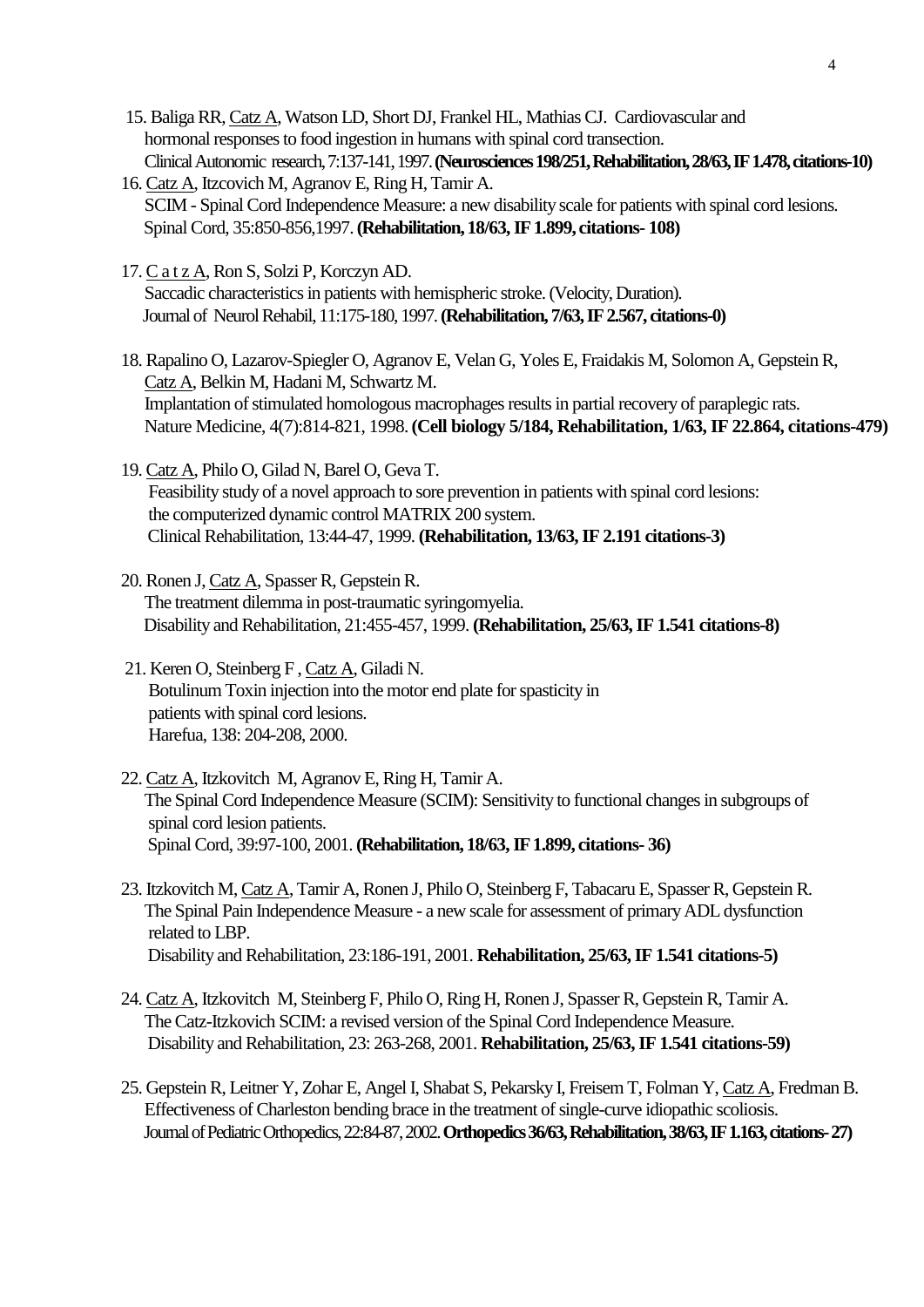- 26. Catz A, Taleysnik M, Fishel B, Ronen J, Spasser R, FolmanY, Shabtay E, Gepstein R. Recovery of nurological function following Spinal Cord Injury in Israel. Spine, 27:1733-1735, 2002.**(Orthopedics 17/63, Rehabilitation, 14/63, IF 2.159, citations- 22)**
- 27. Itzkovich M, Tripolski M, Zeilig G, Ring H, Rosentul N, Ronen J, Spasser R, Gepstein R, Catz A. Rasch analysis of the Catz-Itzkovich Spinal Cord Independence Measure. Spinal Cord, 40:396-407, 2002.**(Rehabilitation, 18/63, IF 1.899, citations- 35)**
- 28. Catz A, Itzkovich M, Steinberg F, Philo O, Ring H, Ronen J, Spasser R, Gepstein R, Tamir A. Disability assessment by a single rater or a team: a comparative study with the Catz-Itzkovich Spinal Cord Independence Measure. (Scand) Journal of Rehabilitation Medicine, 34:226-230, 2002.**(Rehabilitation, 14/63, IF 2.134, citations-7)**
- 29. Catz A, Taleysnik M, Fishel B, Ronen J, Spasser R, Fredman B, Shabtay E, Gepstein R. Survival following Spinal Cord Injury in Israel. Spinal Cord, 40:595-598, 2002.**(Rehabilitation, 18/63, IF 1.899, citations- 23)**
- 30. Catz A, Itzkovich M, Tamir A, Philo O, Steinberg F, Ring H, Ronen J, Spasser R, Gepstein R. SCIM - Spinal Cord Independence Measure (version II): Sensitivity to functional changes. Harefua, 141:1025-1031, 2002.
- 31. David R, Folman Y, Pikarsky I, Leitner Y, Catz A, Gepstein R. Harvesting bone graft from the posterior iliac crest by less traumatic, midline approach. Journal of Spinal Disorders & Techmiques, 16:27-30, 2003.**(Orthopedics, 26/63, Rehabilitation, 19/63, IF 1.767, citations-11)**
- 32. Itzkovich M, Tamir A, Philo O, Steinberg F, Ronen J, Spasser R, Gepstein R, Ring H, Catz A. Reliability of the Catz-Itzkovich Spinal Cord Independence Measure Assessment by Interview and Comparison with Observation. American Journal of PM&R, 82:267-272, 2003. **(Rehabilitation, 19/63, IF 1.731, citations-18)**
- 33. [Pevsner Y, Shabat S, Catz A, Folman Y, Gepstein R.](http://www.ncbi.nlm.nih.gov/entrez/query.fcgi?cmd=Retrieve&db=PubMed&list_uids=14586665&dopt=Abstract) The role of radiofrequency in the treatment of mechanical pain of spinal origin. Eur Spine J, 12:602-605, 2003.**(Orthopedics, 18/63, Rehabilitation, 15/63, IF 2.133 , citations-6)**
- 34. Ohry A, Shemesh F, Lifsitz A, Goldin D, Catz A. Our experience with rehabilitation of patients with Pott's tuberculous paraplegia. Harefuah, 142: 829-831, 2003.
- 35. Catz A, Greenberg E, Itzkovich M, Bluvshtein V, Ronen J, Gelernter I. A new instrument for outcome assessment in rehabilitation medicine: Spinal Cord Injury Ability Realization Measurement Index (SCI-ARMI). Archives of Phys Med Rehabil, 85:399-404, 2004.**(Rehabilitation, 9/63, IF 2.358, citations- 13)**
- 36. Livshitz A, Catz A, Folman Y, Witz M, Bascov A, Livshits V, Gepstein R. Reinnervation of the neurogenic bladder in late period of the spinal cord trauma. Spinal Cord, 42: 211–217, 2004.**(Rehabilitation, 18/63, IF 1.899, citations- 24)**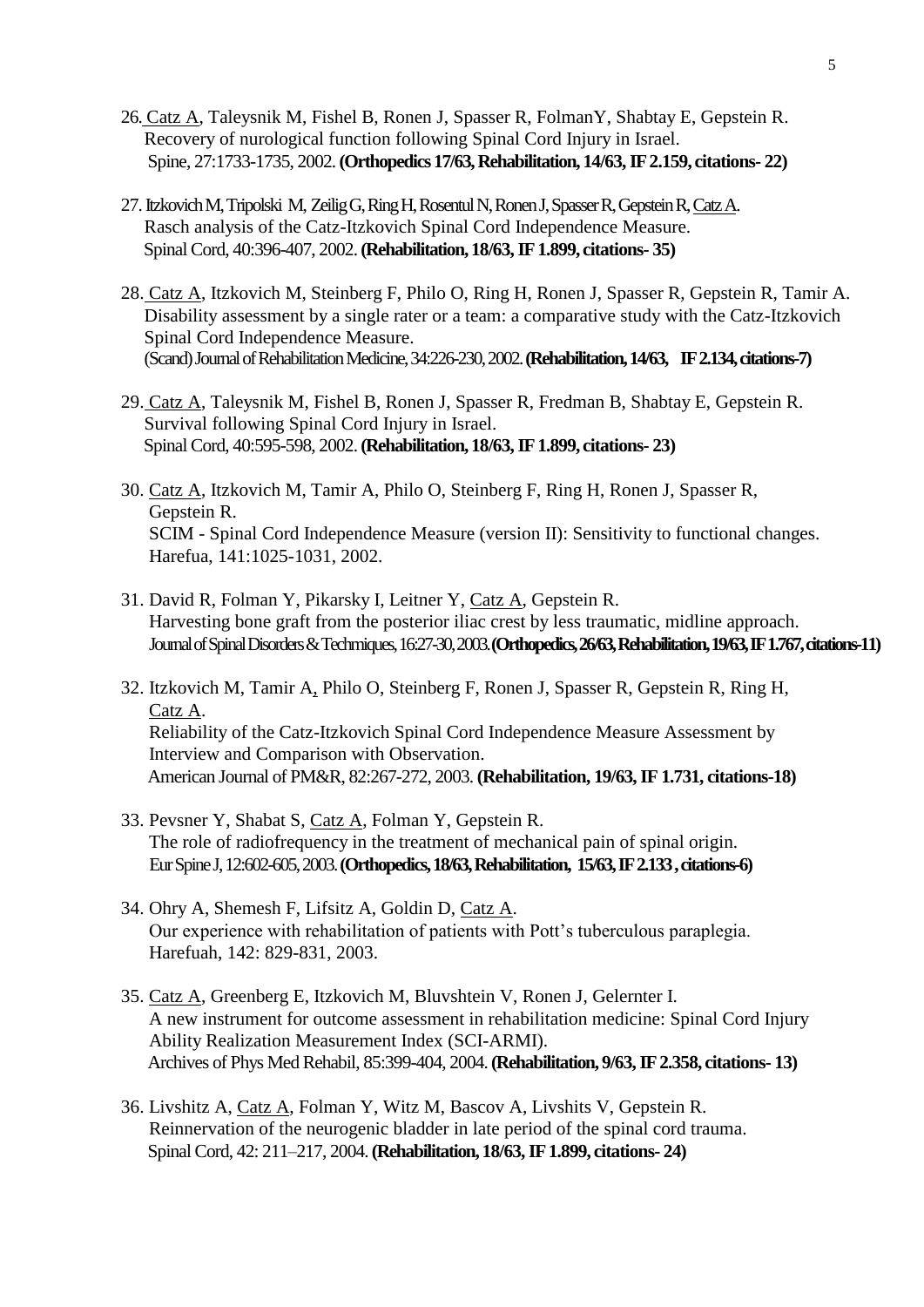- 37. Ronen J, Itzkovich M, Bluvshtein V, Taleysnik M, Gelernter I, David R, Gepstein R, Catz A. Length of stay in hospital following spinal cord lesions in Israel. Spinal Cord, 42:353-358, 2004.**(Rehabilitation, 18/63, IF 1.899, citations- 16)**
- 38. Gepstein R, Shabat S, Arinzon ZH, Berner Y, Catz A, Folman Y. Does obesity affect the results of lumbar decompressive spinal surgery in the elderly? Clinical orthopedics and related research, 426:138–144,2004.**(Orthopedics 8/63, Rehabilitation, 5/63, IF 2.787, citations-30)**
- 39. Ronen J, Goldin D, Bluvshtein V, Fishel B, Gelernter I, Catz A. Survival Following Non-Traumatic Spinal Cord Lesions in Israel. Archives of Phys Med Rehabil, 85:1499-1502, 2004. **(Rehabilitation, 9/63, IF 2.358, citations- 10)**
- 40. Catz A, Goldin D, Fishel B, Ronen J, Bluvshtein V, Gelernter I. Recovery of Neurological Function following Non-traumatic Spinal Cord Lesions in Israel. Spine, 29:2278-2282, 2004.**(Orthopedics 17/63, Rehabilitation, 14/63, IF 2.159, citations- 28)**
- 41. Ronen J, Goldin D, Itzkovich M, Bluvstein V, Gelernter I, Gepstein R, David R, Catz A. Outcomes in patients admitted for rehabilitation with spinal neurological lesions following intervertebral disc herniation. Spinal cord, 42:621-626, 2004.**(Rehabilitation, 18/63, IF 1.899, citations- 5)**
- 42. Ronen J, Goldin D, Itzkovich M, Bluvstein V, Gelernter I, Gepstein R, Folman Y, Catz A. Outcomes in patients admitted to rehabilitation with spinal cord lesions following degenerative spinal stenosis. Disability and Rehabilitation, 27:611-616, 2005. **Rehabilitation, 25/63, IF 1.541 citations-6)**
- 43. Polliack T, Bluvshtein V, Philo O, Ronen J, Gelernter I, Luttwak ZP, Hart J, Catz A. Clinical and economic consequences of volume- or time-dependent intermittent catheterization in patients with spinal cord lesions and neuropathic bladder. Spinal Cord, 43:615-619, 2005.**(Rehabilitation, 18/63,IF 1.899, citations-3)**
- 44. Catz A, Zifroni A, PhiloO. Economic assessment of pressure sore prevention using a computerized mattress system in patients with spinal cord injury. Disability and Rehabilitation, 27: 1315 – 1319, 2005. **(Rehabilitation, 25/63, IF 1.541 citations-5)**
- 45. Shabat S, FolmanY, Arinzon Z, Adunsky A, Catz A, Gepstein R. Gender differences as an influence on patients' satisfaction rates in spinal surgery of elderly patients. European Spine Journal, 14:1027–1032, 2005. **(Orthopedics, 18/63, Rehabilitation, 15/63, IF 2.133, citations-13)**
- 46. Catz A, Bluvshtein V, Pinhas I, Akselrod S, Gelernter I, Nissel T, Vered Y, Bornstein N, Korczyn AD. Hemodynamic Effects of Liquid Food Ingestion in Mid-thoracic Paraplegia: Is Postprandial Hypotension Related to Thoracic Spinal Cord Damage? Spinal Cord, 45:96-103, 2007. **(Rehabilitation, 18/63, IF 1.899, citations-8)**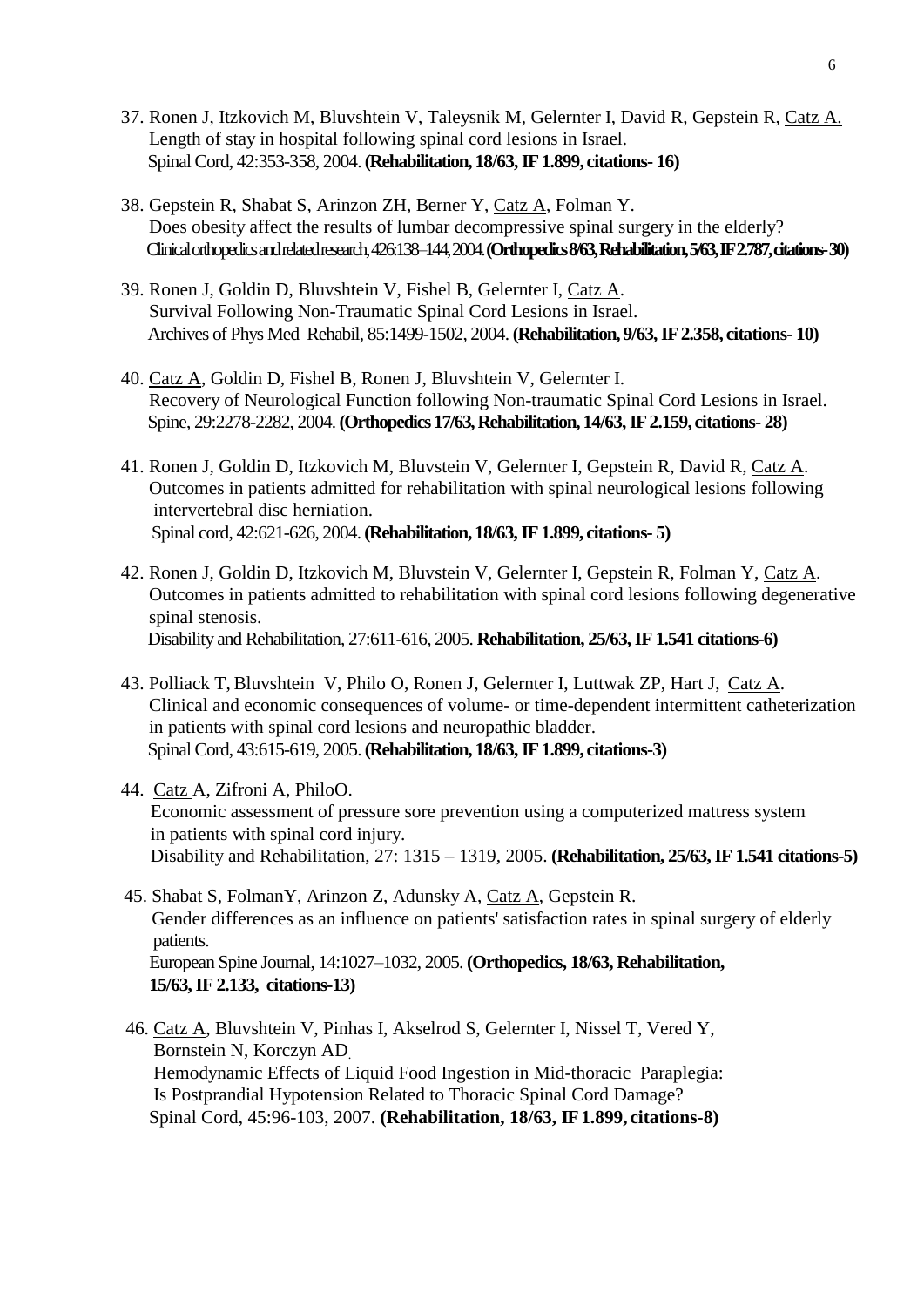- 47. Catz A, Itzkovich M, Tesio L, Biering-Sorensen F, Weeks C, Laramee MT, Craven BC, Tonack M, Hitzig SL, Glaser E, Zeilig G, Aito S, Scivoletto G, Mecci M,Chadwick RJ, El Masry WS, Osman A, Glass CA, Silva P, Soni BM, Gardner BP, Savic G, Bergström EM, Bluvshtein V,Ronen J. A multi-center international study on the Spinal Cord Independence Measure, version III: Rasch psychometric validation. Spinal Cord, 45:275-291, 2007. **(Rehabilitation, 18/63, IF 1.899, citations- 48)**
- 48. Ratzon NZ, Jarus T, Catz A. The relationship between work function and low back pain history, in occupationally active individuals. Disability& Rehabilitation, 29:791-796, 2007.**(Rehabilitation, 25/63, IF 1.541, citations-4)**
- 49. Spivak E, Keren O, Niv D, Levental J, Steinberg F, Barak D, Chen B, Zupan A, Catz A. Electromyographic signal-activated functional electrical stimulation of abdominal muscles: The effect on pulmonary function in patients with tetraplegia. Spinal Cord, 45:491-495, 2007. **(Rehabilitation, 18/63, IF 1.899, citations-5)**
- 50. Spivak E, Oksenberg A, Catz A. The feasibility of sleep assessment by actigraph in patients with tetraplegia. Spinal Cord, 45:765-770, 2007. **(Rehabilitation, 18/63, IF 1.899, citations-5)**
- 51. Itzkovich M, Gelernter I, Biering-Sorensen F, Weeks C, Laramee MT, Craven BC, Tonack M, Hitzig SL, Glaser E, Zeilig G, Aito S, Scivoletto G, Mecci M, Chadwick RJ, El Masry WS, Osman A, Glass CA, Silva P, Soni BM, Gardner BP, Savic G, Bergström EM, Bluvshtein V, Ronen J, Catz A. The Spinal Cord Independence Measure (SCIM) version III: Reliability and validity in a multi-center international study. Disability & Rehabilitation, 29:1926–1933, 2007. **(Rehabilitation, 25/63, IF 1.541, citations-47)**
- 52. Catz A, Barkol H, Steinberg F, Ronen J, Bluvshtein V, Keren O. Repeated small dose Botulinum toxin injections to spastic leg muscles to improve mobility in patients with spinal cord lesions: A pilot study. Europa Medicophysica, 43:319-25, 2007. (Now: European Journal of Physical and Rehabilitation Medicine **Rehabilitation, 15/63, IF 2.06, citations-?)**
- 53. Catz A, Bluvshtein V, Korczyn AD, Pinhas I, Gelernter I, Nissel T, Vered Y, Bornstein NM, Akselrod S. Modified cold pressor test by cold application to the foot after spinal cord injury suggests hemodynamic control by the spinal cord. American Journal of PM&R, 86:875-882, 2007. **(Rehabilitation, 19/63, IF 1.731, citations-8)**
- 54. Catz A, Bluvshtein V, Pinhas I, Akselrod S, Gelernter I, Nissel T, Vered Y, Bornstein NM, Korczyn AD. Cold pressor test in tetraplegia and paraplegia suggests an independent role of the thoracic spinal cord in the hemodynamic responses to cold. Spinal Cord, 46:33-38, 2008.**(Rehabilitation, 18/63, IF 1.899, citations-8)**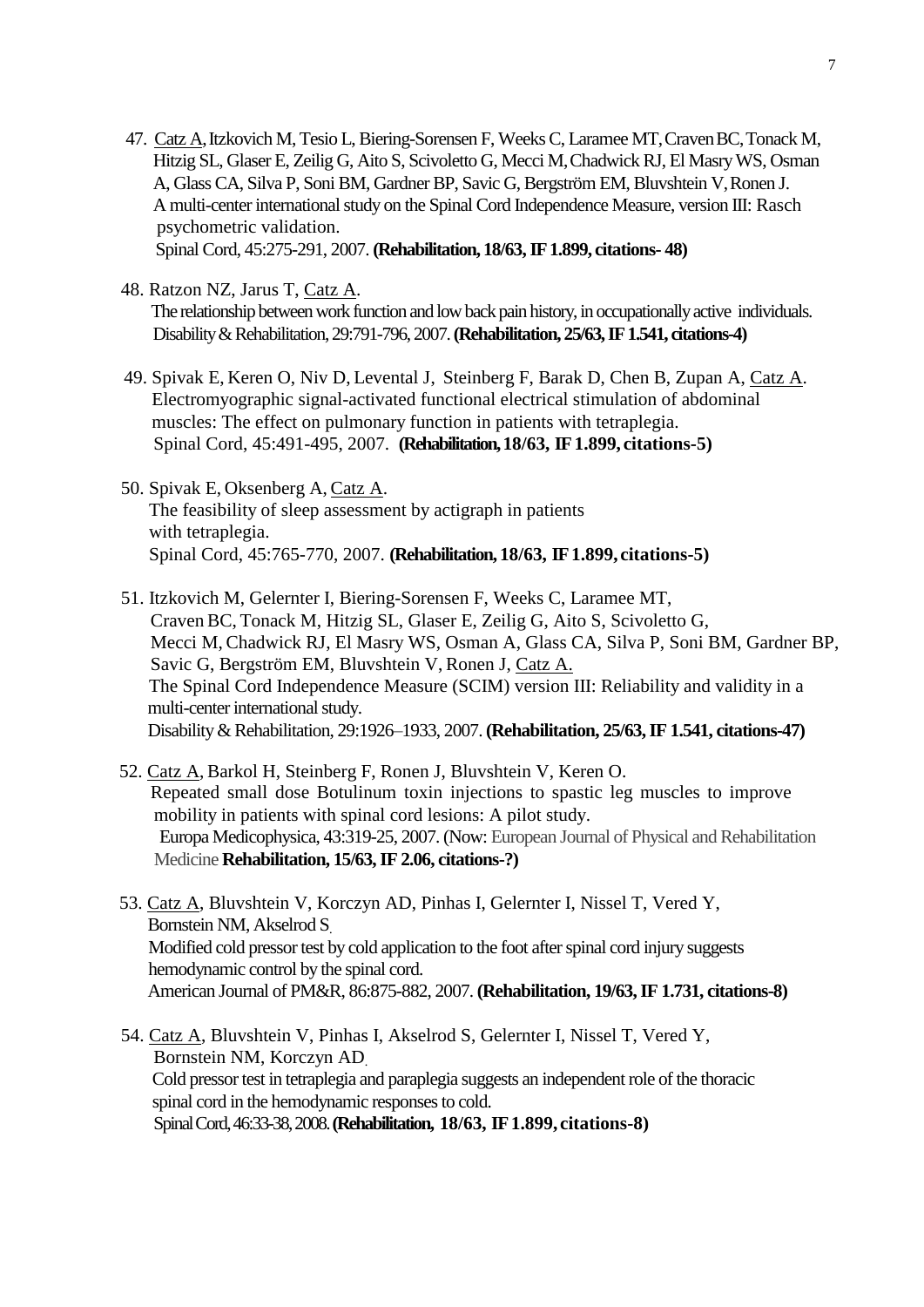- 55. Tchvaloon E, Front L, Gelernter I, Ronen J, Bluvshtein V, Catz A. Survival, neurological recovery, and morbidity after spinal cord injuries following road accidents in Israel. Spinal Cord, 46:145–149,2008. **Rehabilitation, 18/63, IF 1.899, citations-7)**
- 56. Folman Y, Shabat S, Catz A, Gepstein R. Late results of surgery for herniated lumbar disc as related to duration of preoperative symptoms and type of herniation. Surgical Neurology, 70:398-40, 2008. **(Surgery - 2011, 72/199, Rehabiltation 19/63 IF 1.855, citations-6)**
- 57. Abou-Amsha K, Front L,Gelernter I, Hart J, Catz A. Rehabilitation outcomes in patients with spinal cord injury 1992-2003: Survival, neurological recovery, length of stay in hospital. Hrefua, 147:504-508, 2008.
- 58. Fromovich-Amit Y, Biering-Söerensen F, Baskov V, Juocevicius A, Vest-Hansen H, Gelernter I**,**  Hart J, Baskov A, Dreval O, Teresė P, Catz A. Properties and Outcomes of spinal Rehabilitation Units in Four Countries. Spinal Cord, 47:597-603, 2009. **(Rehabilitation, 18/63, IF 1.899, citations-5)**
- 59. Glass CA, Tesio L, Itzkovich M, Soni BM, Silva P, Mecci M, Chadwick RJ, El Masry WS, Osman A, Savic G, Gardner BP, Bergström E, Catz A. Spinal Cord Independence Measure, version III (SCIM-III): Applicability to the United Kingdom spinal cord injured (SCI) population. Journal of Rehabilitation Medicine, 41: 723–728, 2009**. (Rehabilitation, 14/63, IF 2.134, citations-2)**
- 60. Bluvshtein V, Korczyn AD, Akselrod S, Pinhas I, Gelernter I, Catz A. Hemodynamic responses to head-up tilt after spinal cord injury support a role for the thoracic spinal cord in cardiovascular regulation. Spinal Cord, 49: 251-256, 2011. **(Rehabilitation, 18/63, IF 1.899, citations-4)**
- 61.Bluvshtein V, Front L, Itzkovich M, Aidinoff E, Gelernter I, Hart J, Biering-Soerensen F, Weeks C, Laramee MT, Craven C, Hitzig SL, Glaser E, Zeilig G, Aito S, Scivoletto G, Mecci M, Chadwick RJ, El Masry WS, Osman A, Glass CA, Silva P, Soni BM, Gardner BP, Savic G, Bergström EM, Catz A. SCIM III is reliable and valid in a separate analysis for traumatic spinal cord lesions. Spinal Cord, 49: 292-296, 2011.**(Rehabilitation, 18/63, IF 1.899, citations-6)**
- 62. Bluvshtein V, Korczyn AD, Vered Y, Pinhas I, Gelernter I, Catz A. Insulin resistance in tetraplegia but not in paraplegia: Is the thoracic spinal cord involved in glucose regulation?
- . Spinal Cord, 49: 648-652, 2011. **(Rehabilitation, 18/63, IF 1.899, citations-0)**
- 63. Aidinoff E, Front L, Itzkovich M, Bluvshtein V, Gelernter I, Hart J, Biering-Soerensen F, Weeks C, Laramee MT, Craven C, Hitzig SL, Glaser E, Zeilig G, Aito S, Scivoletto G, Mecci M, Chadwick RJ, El Masry WS, Osman A, Glass CA, Soni BM, Gardner BP, Savic G, Bergström EM, Silva P, Catz A. Expected Spinal cord independence measure, third version, scores for various neurological levels after complete spinal cord lesions. Spinal Cord, 49: 893–896, 2011. **(Rehabilitation, 18/63, IF 1.899, citations-0)**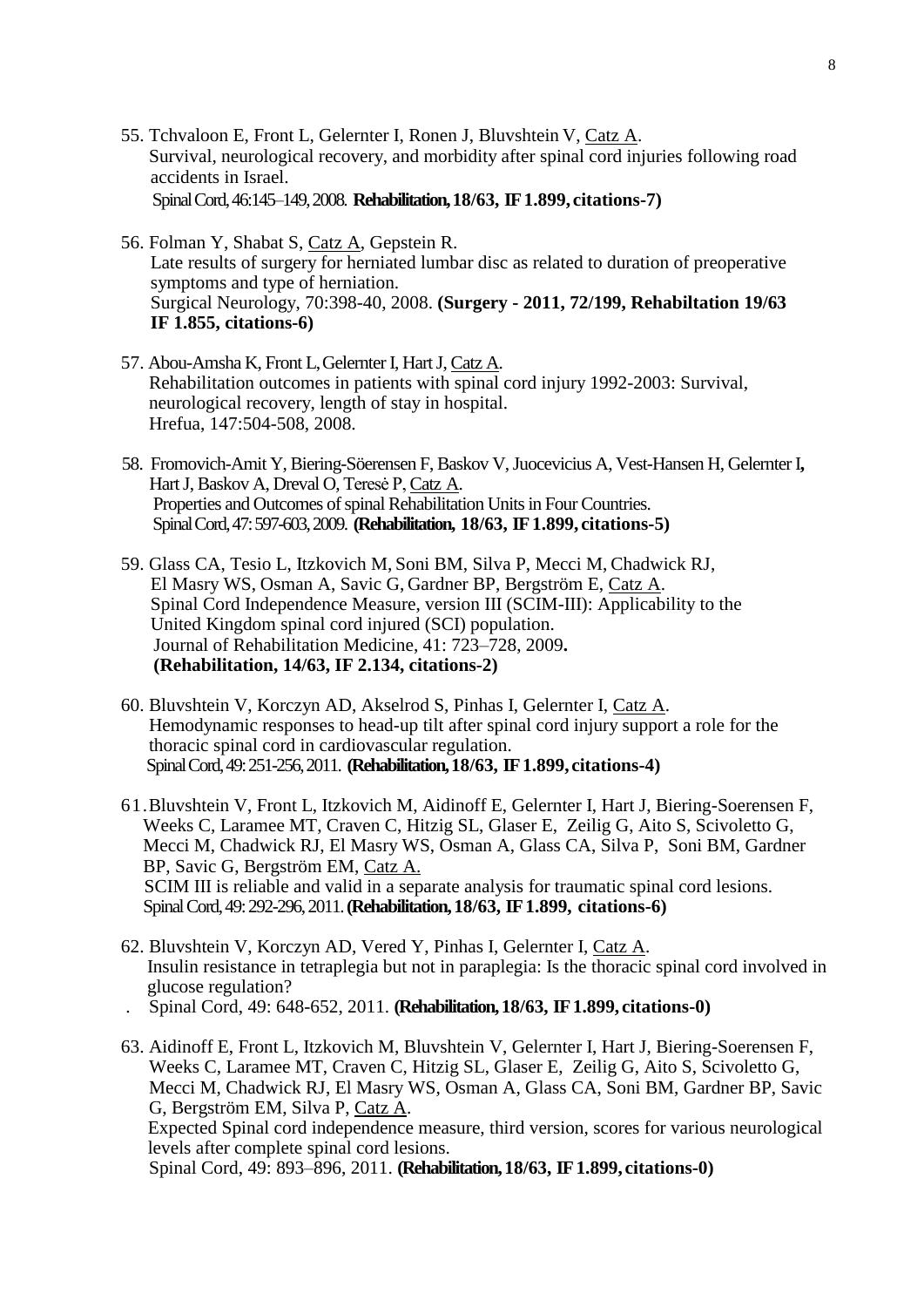- 64. Bluvshtein V, Front L, Itzkovich M, Benjamini Y, Galili T, Gelernter I, Aidinoff E, Hart J, Tesio L, Biering-Soerensen F, Weeks C, Laramee MT, Craven C, Hitzig SL, Glaser E, Zeilig G, Aito S, Scivoletto G, Mecci M, Chadwick RJ, El Masry WS, Osman A, Glass CA, Silva P, Soni BM, Gardner BP, Savic G, Bergström EM, Catz A. A new grading for easy and concise description of functional status after spinal cord lesions. Spinal Cord, 50:42-50, 2012. **(Rehabilitation, 18/63, IF 1.899, citations-0)**
- 65. Aidinoff E, Benjamini Y, Galili T, Polliack T, Front L, Bluvshtein V, Itzkovich M, Hart J, Catz A. Non-linear formulas for the spinal cord injury ability realization measurement index (SCI-ARMI). Spinal Cord, 50:324-327, 2012. **(Rehabilitation, 18/63, IF 1.899, citations-0)**
- 66. Drory VE, Bronipolsky T, Bluvshtein V, Catz A, Korczyn AD. Occurrence of fatigue over 20 years after recovery from Guillain-Barre syndrome. Journal of Neurological Sciences, 316:72-75, 2012.  **(Neurosciences, 162/251, Rehabilitation, 11/63, IF 2.243, citations-1)**
- 67. Charlifue S, Post MW, Biering-Sørensen F, Catz A, Dijkers M, Geyh S, Horsewell J, Noonan V, Noreau L, Tate D, Sinnott KA. International Spinal Cord Injury Quality of Life Basic Data Set. Spinal Cord, 50:672-675, 2012. **(Rehabilitation, 18/63, IF 1.899, citations-0)**
- 68. Fekete C, Eriks-Hoogland I, Baumberger M , Catz A, Itzkovich M, Lüthi H, Post M, von Elm E, Wyss A, Brinkhof M. Development and validation of a self-report version of the Spinal Cord Independence Measure (SCIM III). Spinal Cord, 51:40–47, 2013. **(Rehabilitation, 18/63, IF 1.899, citations-0)**
- 69. Geyh S, Ballert C, Sinnott A, Charlifue S, Catz A, D'Andrea Greve JM, Post MWM. Quality of life after spinal cord injury: a comparison across six countries. Spinal Cord, 51:322-326, 2013. **(Rehabilitation, 18/63, IF 1.899, citations-0)**
- 70. Ohry A, Heruti R, Bluvshtein V, Aidinoff E, Catz A. Post irradiation myelopathy: from the physiatrists' point of view. Ortop Traumatol Rehabil, 20;16:75-78, 2014.
- 71. Scivoletto G, Glass C, Kim A, Galili T, Benjamini Y, Front L, Aidinoff, E, Bluvshtein V, Itzkovich M, Aito S, Benito J, Castellano S, Silva P, Watkins M, Catz A. An international age and gender controlled model for the spinal cord injury ability realization measurement index (SCI-ARMI). Neurorehabilitation and Neural Repair, 29:25-32, 2015. **(Rehabilitation, 1/63, IF 4.617, citations-0)**
- 72. Scivoletto G, Bonavita J, Torre M, Baroncini I, Tiberti S, Maietti E, Laurenza L, China S, Corallo V, Buscaroli L, Candeloro C, Brunelli E, Catz A, Molinari M. Observational study of the effectiveness of spinal cord injury rehabilitation using the Spinal Cord Injury Ability Realization Measurement Index (SCI-ARMI). Spinl Cord, 54:467-72, 2016. **(Rehabilitation, 18/63, IF 1.899, citations-0)**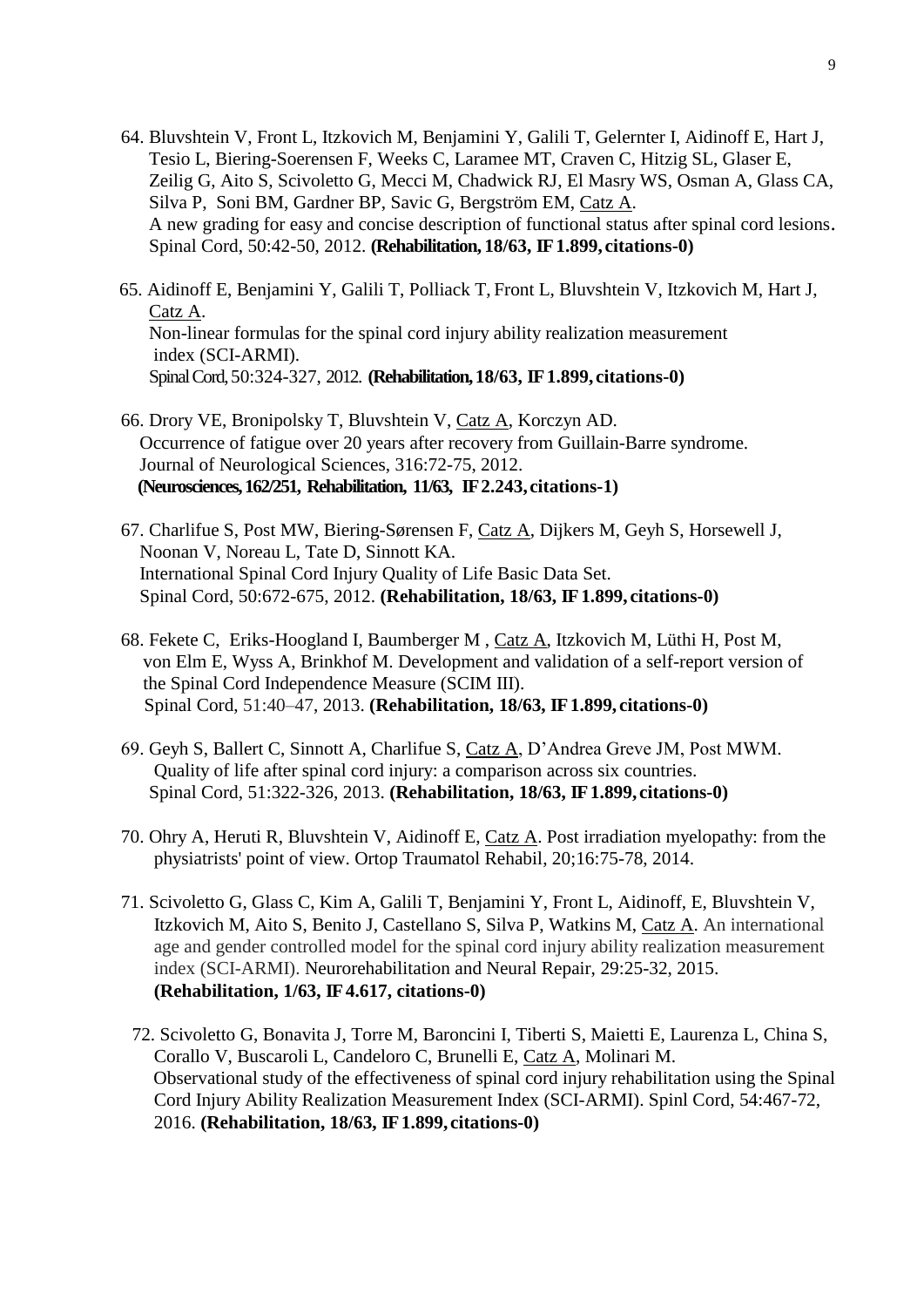- **73.** Post MW, Charlifue S, Biering-Sørensen F, Catz A, Dijkers MP, Horsewell J, Noonan VK, Noreau L, Tate DG, Sinnott KA. [Development of the International Spinal Cord Injury Activities and Participation Basic](http://www.ncbi.nlm.nih.gov/pubmed/26481708)  [Data Set.](http://www.ncbi.nlm.nih.gov/pubmed/26481708) Spinal Cord, 54:530-534, 2016. **(Rehabilitation, 18/63, IF 1.899, citations-0)**
- **74.** Aidinoff E, Bluvshtein V, Gelernter I, Front L, Catz A. Coronary artery disease and hypertension in a non-selected spinal cord injury patient population. Spinal Cord, 55:321-326, 2017. **(Rehabilitation, 18/63, IF 1.899, citations-0)**
- **75.** [Haviv](http://ieeexplore.ieee.org/search/searchresult.jsp?searchWithin=%22Authors%22:.QT.Lior%20Haviv.QT.&newsearch=true) L, [Friedman](http://ieeexplore.ieee.org/search/searchresult.jsp?searchWithin=%22Authors%22:.QT.Hagit%20Friedman.QT.&newsearch=true) H, [Bierman](http://ieeexplore.ieee.org/search/searchresult.jsp?searchWithin=%22Authors%22:.QT.Uri%20Bierman.QT.&newsearch=true) U, [Glass](http://ieeexplore.ieee.org/search/searchresult.jsp?searchWithin=%22Authors%22:.QT.Itzhak%20Glass.QT.&newsearch=true) I, [Plotkin](http://ieeexplore.ieee.org/search/searchresult.jsp?searchWithin=%22Authors%22:.QT.Anton%20Plotkin.QT.&newsearch=true) A, [Weissbrod](http://ieeexplore.ieee.org/search/searchresult.jsp?searchWithin=%22Authors%22:.QT.Aharon%20Weissbrod.QT.&newsearch=true) A, [Shushan](http://ieeexplore.ieee.org/search/searchresult.jsp?searchWithin=%22Authors%22:.QT.Sagit%20Shushan.QT.&newsearch=true) S, [Bluvshtein](http://ieeexplore.ieee.org/search/searchresult.jsp?searchWithin=%22Authors%22:.QT.Vadim%20Bluvshtein.QT.&newsearch=true) V, [Aidinoff](http://ieeexplore.ieee.org/search/searchresult.jsp?searchWithin=%22Authors%22:.QT.Elena%20Aidinoff.QT.&newsearch=true) E, [Sobel](http://ieeexplore.ieee.org/search/searchresult.jsp?searchWithin=%22Authors%22:.QT.Noam%20Sobel.QT.&newsearch=true) N, [Catz](http://ieeexplore.ieee.org/search/searchresult.jsp?searchWithin=%22Authors%22:.QT.Amiram%20Catz.QT.&newsearch=true) A. [Using a Sniff-Controller to Self-Trigger](http://ieeexplore.ieee.org/document/7837726/)  [Abdominal Functional Electrical Stimulation for Assisted Coughing Following](http://ieeexplore.ieee.org/document/7837726/)  [Cervical Spinal Cord Lesions.](http://ieeexplore.ieee.org/document/7837726/) IEEE Transactions on Neural Systems and Rehabilitation Engineering, 25:1461-1471, 2017. **(Rehabilitation, 4/65, IF 3.41, citations-0)**
- **76.** Itzkovich M, Schefler H, Front L, Gur-Polack R, Elkayam K, Bluvshtein V, Gelernter I, Catz A. SCIM III (Spinal Cord Independence Measure version III): Reliability of assessment by interview and comparison with assessment by observation. Spinal Cord, 56:46-51, 2018. **(Rehabilitation, 18/63, IF 1.899, citations-0)**
- **77.** Aidinoff E, Groswasser Z, Bierman U, Gelernter I, Catz A, Gur-Pollack R. Vegetative state outcomes improved over the last two decades. Brain Injury, 32:297-302, 2018.  **(Rehabilitation, 17/65, IF 1.971, citations-0)**
- B.1.2. Articles accepted None.
- B.1.3. Articles Submitted None.

### B.2. Case Reports

### B.2.1. Case Reports published

- 1. C a t z A, Chen B, Jutrin I, Mendelson L. Late-Onset Isofenphos Neurotoxicity. Journal of Neurology, Neurosurgery and Psychiatry, 51:1338-1340, 1988.
- 2. C a t z A, Mendelson L, Askenasy JJ. Sleep tonus inversion: a feature of juvenile dystonic parkinsonism. Acta Neurologica Scandinavica, 80:472-475, 1989.
- 3. C a t z A, Mendelson L, Solzi P. Symptomatic post prandial hypotension in high paraplegia. Case report. Paralegia, 30:582-586, 1992.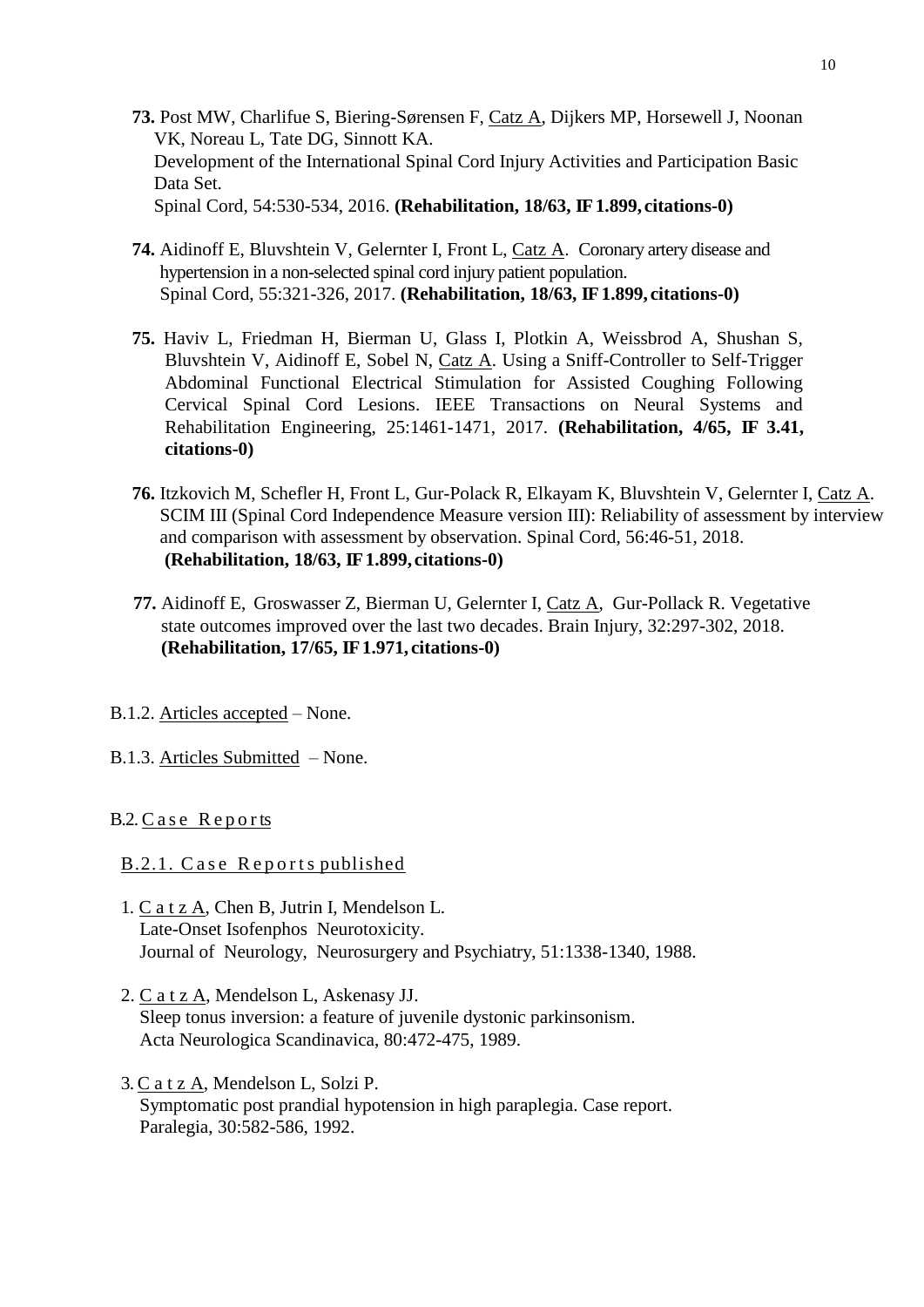- 4. C a t z A, Appel I, Reider-Grosswasser I, Grosswasser Z, Mendelson L, Gepstein R. Late-Onset papilledema following spinal injury. Case report. Paraplegia, 31:131-135, 1993.
- 5. Vander T, Odi H, Bluvstein V, Ronen J, Catz A. Carbamazepine toxicity following Oxybutynin and Dantrolene administration – A case report. Spinal Cord, 43:252-255, 2005.
- 6. Vander T, Kish B, Strauss S, Ronen J, Bluvstein V, Catz A. Case study: Rupture of a quadriceps tendon in a patient with postanoxic choreo-athetosis. Disability and Rehabilitation, 27:597-599, 2005.

## B.3. Review Articles

### B.3. 1. Review Articles - published

- 1. Velan GJ, Catz A. Functional restoration of chronic low back pain disability: The rehabilitation medicine approach. Harefua, 134:385-389, 1998. שיחזור תפקודי בנכות על רקע כאב גב מתמשך: גישת הרפואה השיקומית.
- 2. Catz A, Shapira Y. זיקנה ומאזן החום. .Aging and thermoregulation Harefua, 140:253-257, 2001.
- 3. Catz A, Sagiv M. Respiratory impairment and aerobic physical activity in low-cervical spinal cord injuries. Harefua, 141:850-854, 2001. הפרעות-נשימה ופעילות גופנית אאירובית בפגיעות בחוט-השידרה הצווארי התחתון.
- 4. Catz A, Itzkovich M. On autonomy and participation in rehabilitation. Disability and Rehabilitation, 24:996-998, 2002. **(Rehabilitation, 25/63, IF 1.541, citations-4)**
- 5. Catz A, Itzkovich M. Spinal Cord Independence Measure: Comprehensive ability rating scale for the spinal cord lesion patient. Journal of Rehabilitation Research and Development, 44:65-68, 2007. **(Rehabilitation - 2011, 21/62, IF 1.779, citations-16)**
- 6. Anderson K, Aito S, Atkins M, Biering Sorensen F, Chrlifue S, Curt A, Dituno J, Glass C, Marino R, Marshall R, Mulcahey MJ, Post M, Savic G, Scivoletto G, Catz A. Functional recovery measures for spinal cord injury: an evidence-based review for clinical practice and research. J Spinal Cord Med.; 31:133-144, 2008.**(Clinical Neurology, 126/191, Rehabilitation 26/63 IF 1.536, citations-32)**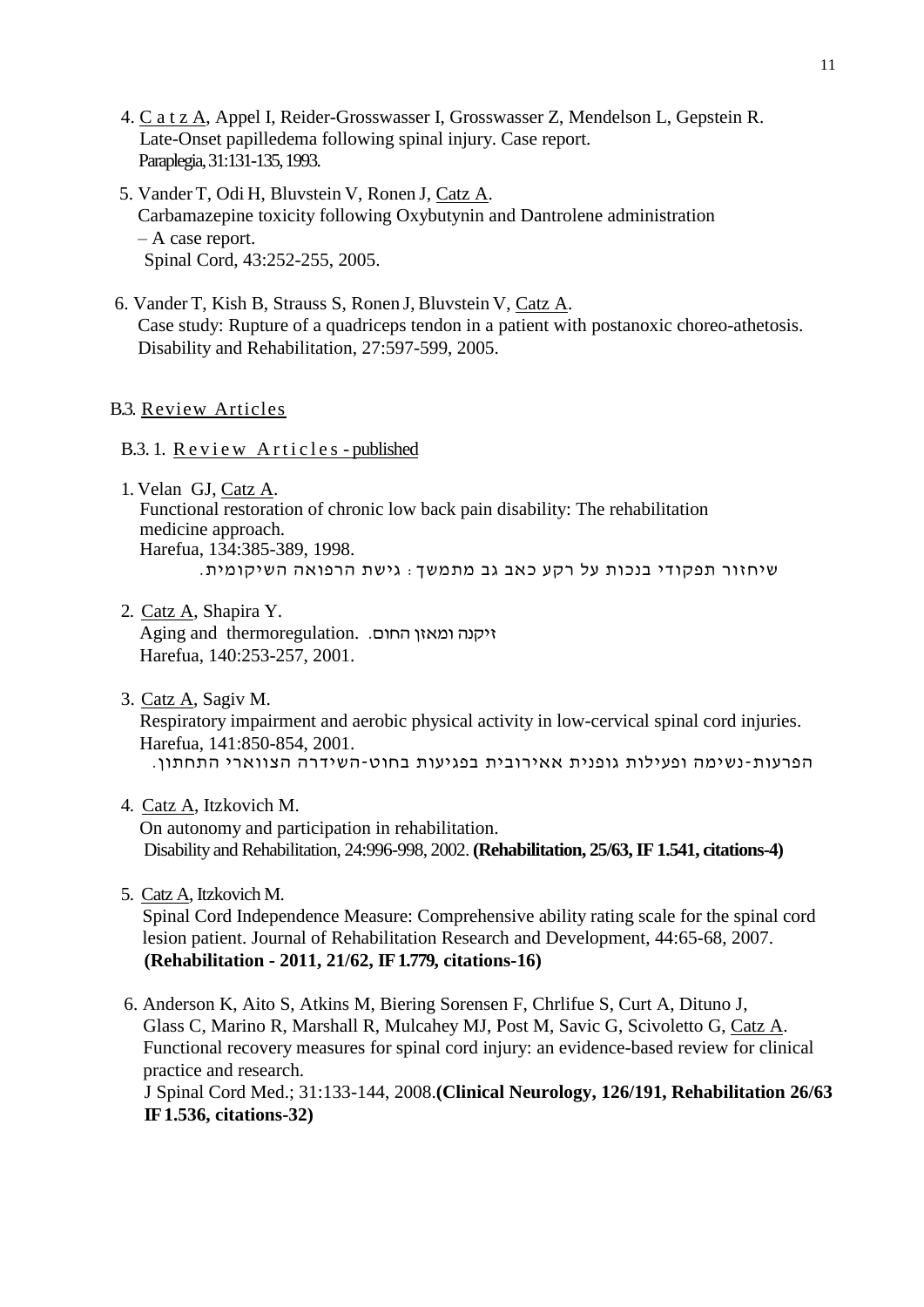7. Alexander MS, Anderson K, Biering-SorensenF, Blight AR, Brannon R, Bryce T, Creasey G, Catz A, Curt A, Donovan W, Ditunno J, Ellaway P, Finnerup NB, Graves DE, Haynes BA, Heinemann AW, Jackson AB, Johnston M, Kalpakjian CZ, Kleitman N, Krassioukov A, Krogh K, Lammertse D, Magasi S, Mulcahey MJ, Schurch B, Sherwood A, Steeves JD, Stiens S, Tulsky DS, van Hedel HJA., Whiteneck Gale. Outcome Measures in Spinal Cord Injury: Recent Assessments and Recommendations for Future Directions. Spinal Cord, 47:582-91, 2009.**(Rehabilitation, 18/63, IF 1.899, citations- 42)**

8. Catz A, Aidinoff E, Bluvshtein V. A rehabilitation approach to chronic low back pain disability. Rehabilitation (Ljubljana). VIII, Spp.1, 130-133, 2014.

# B.3.2. Review Articles Accepted-none

# B.3.3. Review Articles Submitted–none

C. Chapters in Books

1. Catz A, Ring H, Solzi P. האתגר: שיקום נפגעי שבץ מוחי . בספר: מבוא לרפואה שיקומית בעריכת א. עורי וע. שקד The challenge: Rehabilitation of Stroke Patients. In: Ohry A, Shaked A. (Eds.): Introduction to Rehabilitation Medicine. The ministry of defence, Tel-Aviv, 160-173, 1990.

2. Catz A, Korczyn AD.

 Aging and the Autonomic Nervous System. In: Appenzeller O. (Volume Ed), Vinken PJ, Bruyn GW (Eds). Handbook of Clinical Neurology. Elsevier, Amsterdam, 74 (30):225-243, 1999.

3. Catz A, Itzkovich M.

 Trends in the assessment of functional outcomes after spinal cord lesions. In: Soroker N, Ring H, (Eds.). Advances in Phisical and Rehabilitation Medicine. Monduzzi, Bologna, 123-127, 2003.

- 4. Catz A. Patients with chronic spinal cord lesions: the chalanges and the rehabilitation systems' solutions. In: Ohry A (Ed.). Fundamentals in Rehabilitation Medicine. Reut, Tel-Aviv. pp 85-98, 2011. Hebrew. נפגעי חוט שדרה עם ליקוי מתמשך.
- 5. Catz A. Chronic Low Back Pain in Rehabilitation Medicine. In: Ohry A (Ed.). Fundamentals in Rehabilitation Medicine. Reut, Tel-Aviv. pp 161-177, 2011. Hebrew. שיקום ברפואת מתמשך גב כאב
- 6. Catz A. Spinal Cord Independence Measure (SCIM). J. Kreutzer et al. (eds.), Encyclopedia of Clinical Neuropsychology, https://doi.org/10.1007/978-3-319-56782-2\_1845-2. Springer International Publishing AG 2017.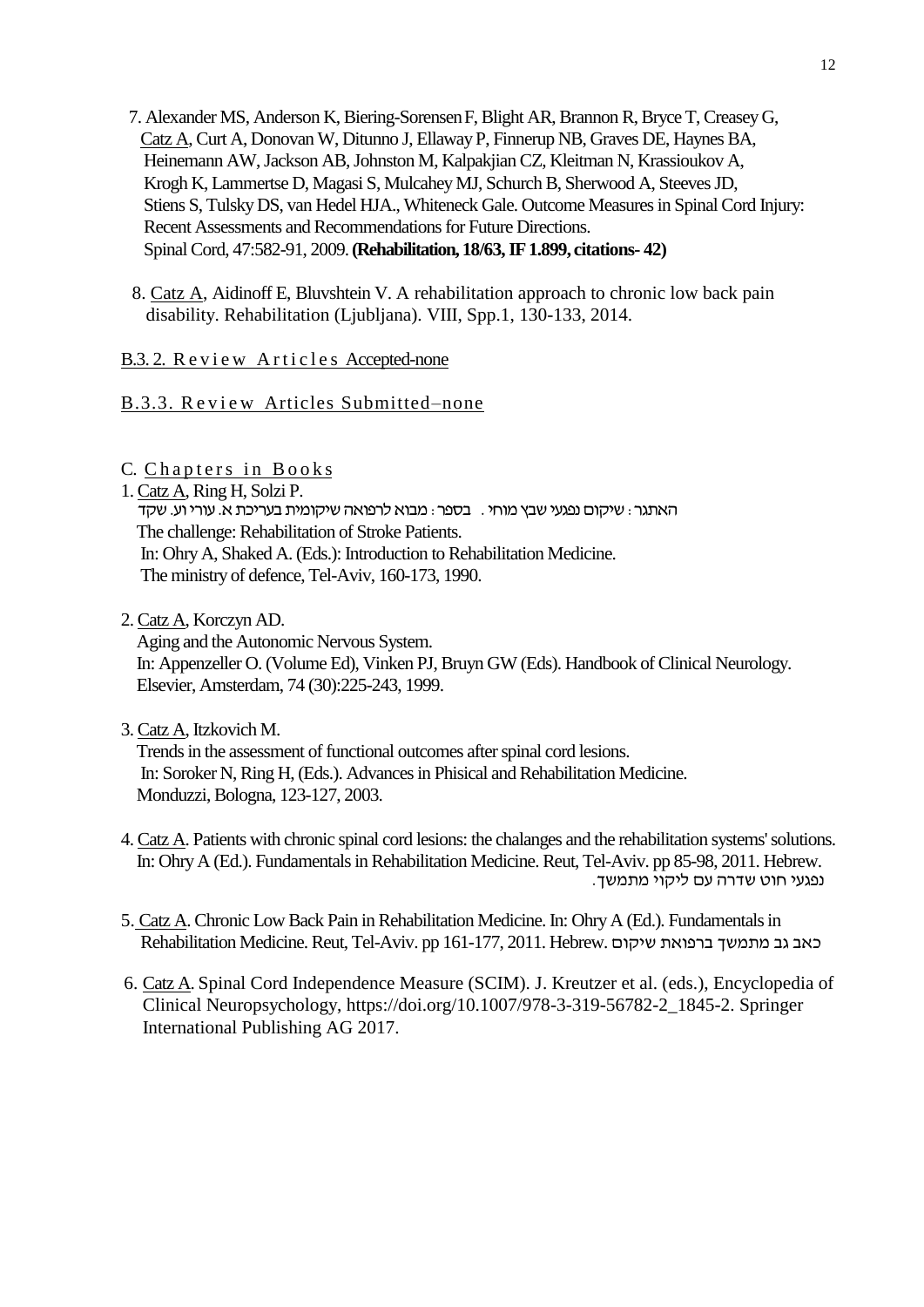D.1. Invited papers in scientific meetings

 $1.CatzA$ ..

 Trends in the assessment of functional outcomes after spinal cord lesions. 2<sup>nd</sup> World congress of the International Society of Physical and rehabilitation Medicine. Prague, Czech Republic, 2003.

2. Catz A.

 Rehabilitation and assessment of functional independence in recovery from SCI. ICCP Clinical Trial Workshop. Vancouver, Canada, 2004.

3. Catz A.

SCIM - Spinal Cord Independence Measure: The comprehensive ability rating scale for the spinal cord lesion patient. Pre-corse on outcome measures, the 31<sup>st</sup> Annual Scientific Meeting of the American Spinal Injury Association, Dallas, Texas, USA, 2005.

4. Catz A, Itzkovich M.

SCIM & SCI-ARMI: Functional assessment measures and a new approach to assessing rehabilitation effectiveness.

The 6<sup>th</sup> Mediterranean Congress of Physical Medicine and Rehabilitation, Vilamoura, Portugall, 2006.

- 5. Catz A. The role of the Thoracic Spinal Cord in Hemodynamic Cardiovascular Regulation: A proposed Model. The 3<sup>rd</sup> annual meeting of Heart and Brain, The Center for Medical Physics, School of Physics & Astronomy, Faculty of Exact Sciences, Tel Aviv University, Tel Aviv, 2007.
- 6. Catz A, Itzkovich M. SCIM Spinal Cord Independence Measure, update. The 48<sup>th</sup> Annual Scientific Meeting of ISCoS, Florence, Italy, 2009.
- 7. Catz A., Ohry A. Rehabilitation of patients with spinal cord lesions in Israel: Achievements and trends. The  $6^{1st}$  annual conference of the Israeli association of Physical and rehabilitation Medicine, Tel-Aviv, Israel, 2010.
- 8. Catz A. Principles and examples for measuring rehabilitation achievements and summarizing clinical information in rehabilitation medicine. The 63rd annual conference of the Israeli association of Physical and rehabilitation Medicine, Tel-Aviv, Israel, 2012.
- 9. Catz A. Assessment of the ability realization after spinal cord injuries, as a model for the medicine. 7<sup>th</sup>World congress of the International Society of Physical and rehabilitation Medicine assessment of achievements in rehabilitation. Beijing, Chaina, 2013.
- 10. Catz A. Assessment of the net effect of rehabilitation after spinal cord injury and generalization to other areas of rehabilitation medicine. 10th Mediterranean Forum of Physical and Rehabilitation Medicine, Budva, Montenegro, 2013.
- 11. Catz A. The rehabilitation approach to chronoic back pain disability.  $25<sup>th</sup>$  Rehabilitation Medicine Days: Clinical Guidline in PME. Ljubljana, Slovenia, 2014.
- 12. Catz A. Advances in Evaluation of Patients with Spinal Cord Injury. ISICON 2017, International Spine and Spinal injuries conference, New Delhi, India.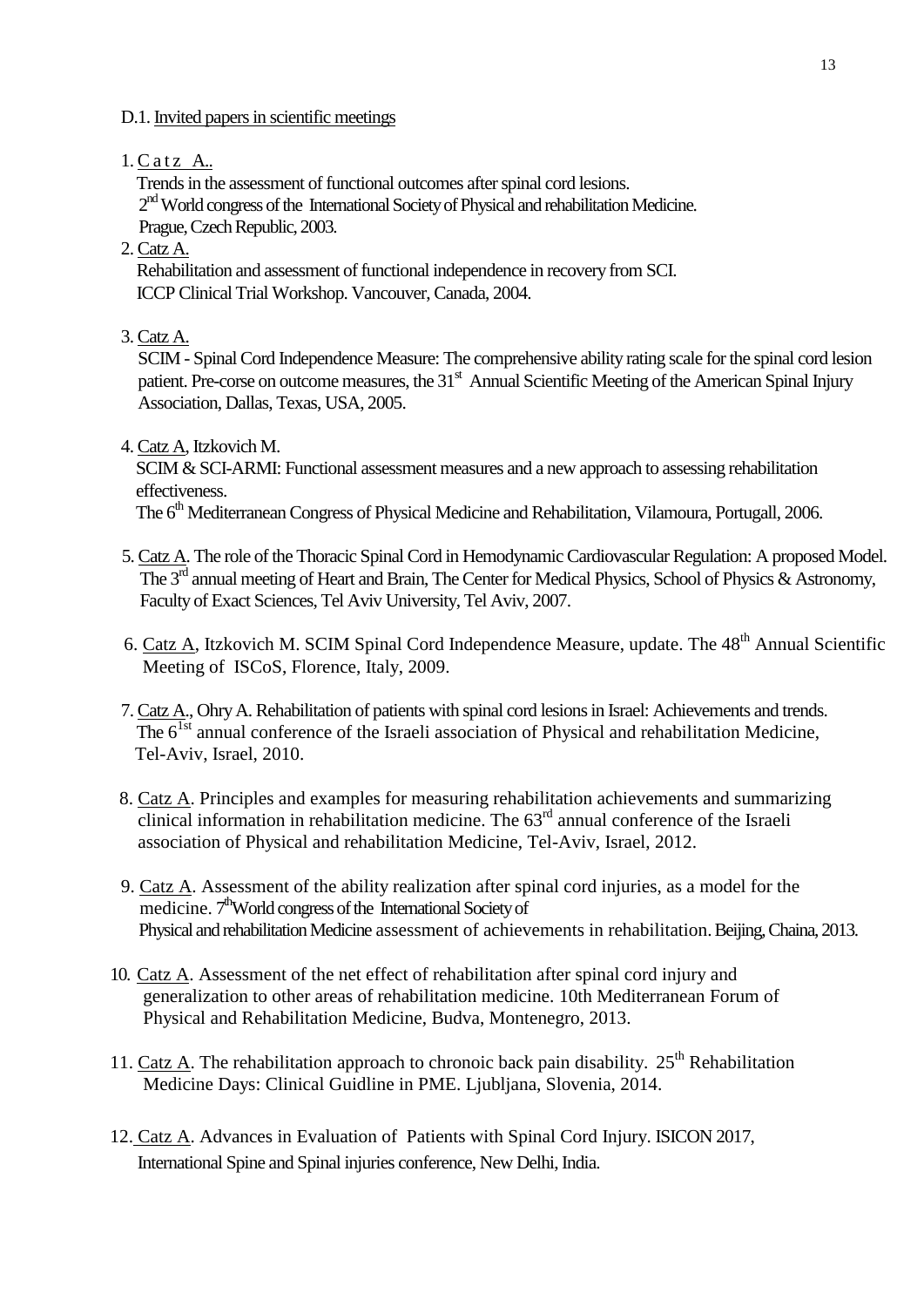- 13. Catz A. A model for assessment of the net effect of rehabilitation after spinal cord injury, which can be generalized to other areas of medicine, and is feasible for developed and developing countries. ISICON 2017, International Spine and Spinal injuries conference, New Delhi, India.
- 14. Catz A. The assessment and care of spinal cord injury patients, and their significance in the past and to date. Rehabilitation Science & Technology Update, The 67<sup>th</sup> annual conference of the Israeli association of Physical and rehabilitation Medicine, Tel-Aviv, Israel, 2017.
- 15. Catz A. Trends and advances in Spinal-Cord Injury assessment and rehabilitation treatment. The annual neurological meeting, Israel neurological association, Galilion Hotel (lecturer), Israel, 2017.

## D.2. Papers presented at Scientific Meetings

- 1. C a t z A, Steinvil Y, Solzi P, Reider-Groswasser I, Luz Y. Blink Reflex in unilateral cerebrovascular lesions: Followup and correlation with functional and CT radiologic parameters. 13th World Congress of the Israel Medical Association, Jerusalem, Israel, 1985.
- 2. Askenasy JJ, Mendelson L, Catz A, Costeff H. Basal ganglia disorders with marked circadian fluctuations. Joint Anniversary conference of sleep disorders centers and sleep research society, Seattle, Washington, U.S.A , 1985.
- 3. Reider-Groswasser I, C a t z A., Harel S. Computerized Tomography of posterior fossa lesions in childhood and infancy. 4th International Child Neurology congress, Jerusalem, 1986.
- 4. Sazbon L, C a t z A, Steinvil Y., Braun H., Solzi P. Blink Reflex in Prolonged Unawareness. 14th World Congress of the Israel Medical Association, Jerusalem, Israel, 1988.
- 5. Snir D, C a t z A, Groswasser Z, Mendelson L, Solzi P. Periarticular new bone formation in spinal and craniocerebral lesions. 29th Annual Scientific Meeting of the International Medical Society of paraplegia. Ramat-Gan, Israel, 1990.
- 6. C a t z A, Ron S, Solzi P, Korczyn AD. The Vestibulo-ocular reflex and its correlation with dysequilibrium following hemispheric stroke. Poster presentation, the Academy of Neurology Annual Meeting, Miami Beach, Florida, U.S.A , 1990.
- 7. C a t z A., Ron S, Solzi P, Korczyn AD. Vestibulo-ocular reflex suppression following hemispheric stroke. The Academy of Neurology Annual Meeting, Boston, Massachusetts, US.A , 1991.
- 8. C a t z A ., Reider-Grosswasser I., Gutman I., Gepstein R., Mendelson L. Lumbar spine dimensions in C3-T11 Paraparetic Patients: A ten year followup study. 15th World Congress of the Israel Medical Association, The Israel Society of Physical Medicine & Rehabilitation, Jerusalem, Israel, 1991.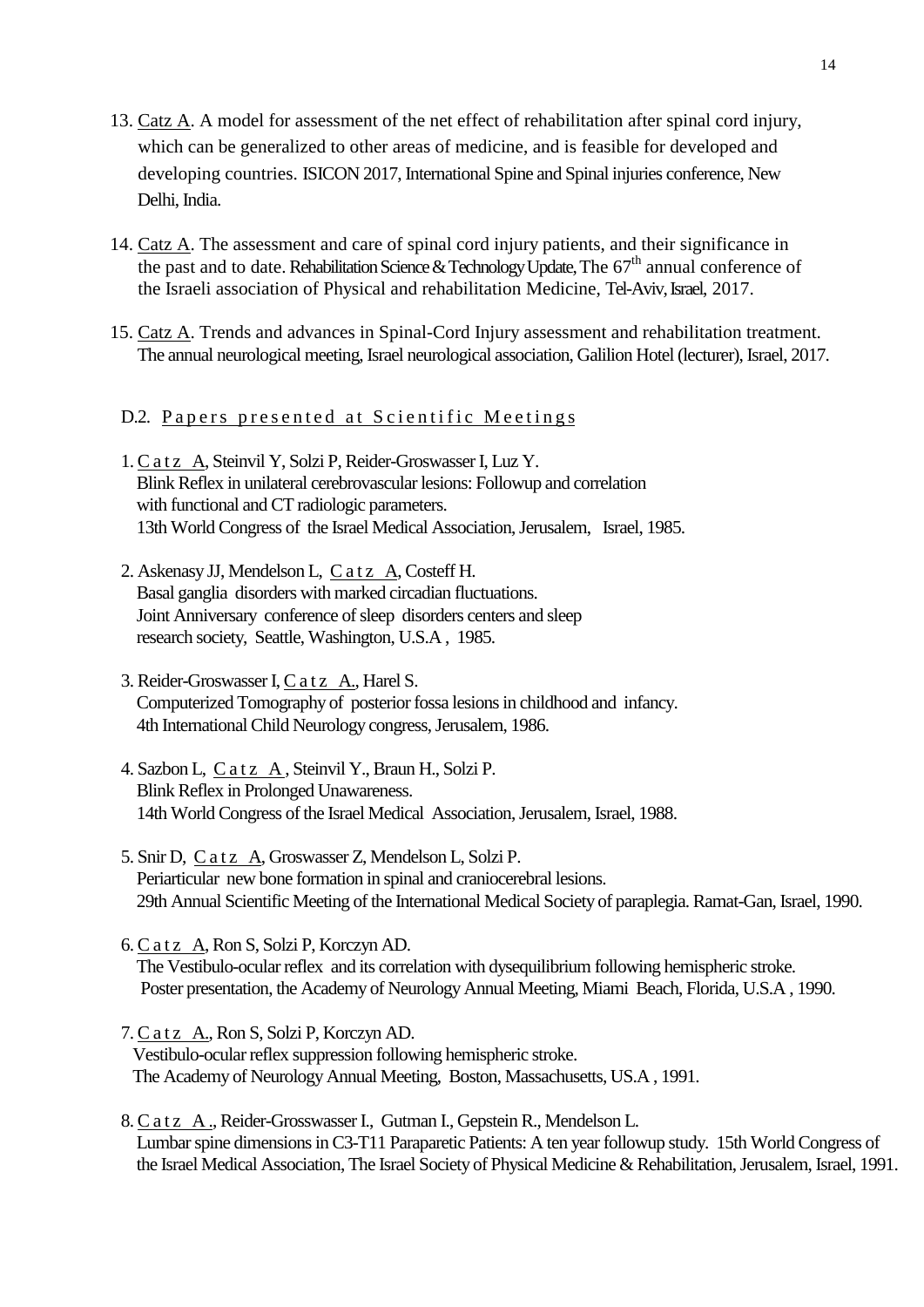9. C a t z A, Appel I., Reider-Grosswasser I, Grosswasser Z, Mendelson L, Gepsteinh R. Late onset papilledema following spinal injury. 15th World Congress of the Israel Medical Association, The Israel Society of Physical Medicine & Rehabilitation, Jerusalem, Israel, 1991.

- 10. C a t z A, Ron S, Solzi P, Korczyn AD. Vestibulo-ocular reflex activation and suppression in patients with hemispheric stroke. 15th World Congress of the Israel Medical Association, The Israel Society for Clinical Neurophysiology, Jerusalem, Israel, 1991.
- 11. C a t z A, Ron S, Solzi P, Korczyn AD. Saccadic gain and latency in patients with hemispheric stroke. 15th World Congress of the Israel Medical Association, The Israel Society for Clinical Neurophysiology, Jerusalem, Israel, 1991.
- 12. Gutman I, C a t z A, Shpaser R, Lutvak PZ. Urethrocystographic findings in patients with spinal cord lesions. The Congress of the Israel Medical Association Scientific Societies, The Israel Society of Physical Medicine & Rehabilitation, Jerusalem, Israel, 1993
- 13. Itzkovich M, C a t z A, Ona I.

 A double-purpose splint for elbow extension in tetraplegia below C5. The Congress of the Israel Medical Association Scientific Societies, The Israel Society of Physical Medicine & Rehabilitation, Jerusalem, Israel, 1993

14. C a t z A, Ron S, Solzi P, Korczyn AD.

 Saccade velocity and saccade duration in patients with hemispheric stroke. The Congress of the Israel Medical Association Scientific Societies, The Israel Society of Physical Medicine & Rehabilitation, Jerusalem, Israel, 1993

15. C at z A, Ron S, Solzi P, Korczyn AD.

 Impairment of saccadic prediction following hemispheric stroke. The Congress of the Israel Medical Association Scientific Societies, The Israel Society of Physical Medicine & Rehabilitation, Jerusalem, Israel, 1993

16. Ronen J, Catz A, Reider-Grosswasser I.

 Syringomyelia: Rehabilitation outcomes following conservative or surgical treatment. The annual meeting of the Israel Society of Physical Medicine & Rehabilitation, Raanana, Israel, 1995.

17. Agranov E, Lutvak ZP, Catz A .

 Results of the surgical treatment of bladder outlet obstruction in patients with spinal cord lesions. The annual meeting of the Israel Society of Physical Medicine & Rehabilitation, Raanana, Israel, 1995.

18. Spasser R, Ronen J, Catz A, Reider-Grosswasser I.

 Rehabilitation of patients with spinal Tuberculosis and neurological deficit. The annual meeting of the Israel Society of Physical Medicine & Rehabilitation, Raanana, Israel, 1995.

19. Catz A, Itzkovich M, Ring H, Tamir A. SCIM - Spinal Cord Independence Measure: a new disability scale for patients with spinal cord lesions. The first Mediterranean Congress of Physical Medicine and Rehabilitation, Herzliya, Israel, 1996.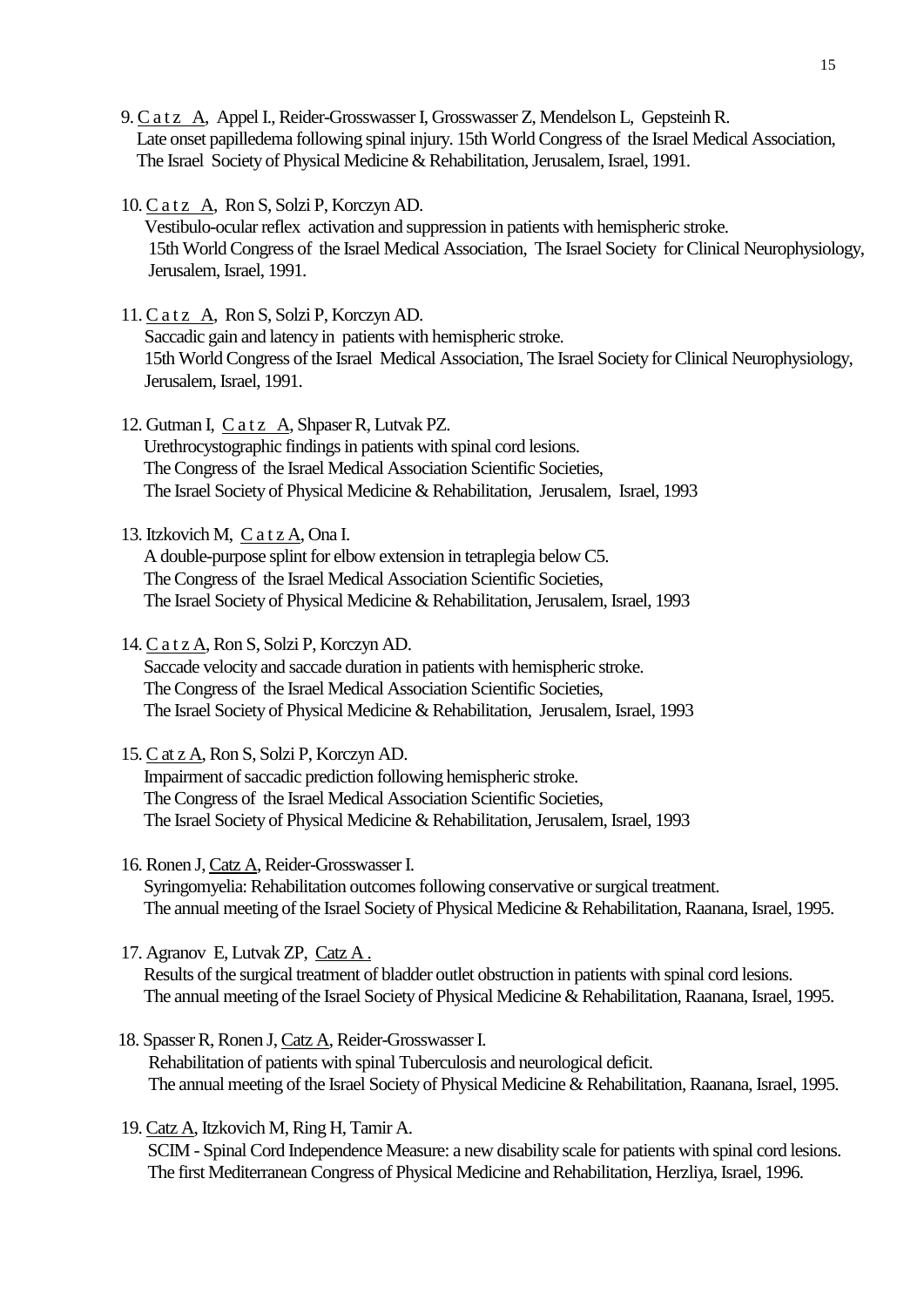- 20. Ronen J, Catz A, Spasser R, Reider-Groswasser I. Functional outcome following conservative or surgical treatment for syringomyelia. Poster presentation, The first Mediterranean Congress of Physical Medicine and Rehabilitation, Herzliya, Israel, 1996.
- 21. Catz A., Itzkovich M., Ring H., Philo O., Prushansky T., Susak Z., Tamir A. SCIM: A new disability scale for measuring disability in patients with paraplegia and tetraplegia. The 35th Annual scientific meeting of the international medical society of paraplegia, Atlanta, USA, 1996.
- 22. Ronen J, Catz A, Spasser R, Gepstein R. The treatment dilemma in patients with post-traumatic syringomyelia. The 36th Annual Scientific Meeting of the International Medical Society of Paraplegia, Innsbruk, Austria, 1997.
- 23. Velan GJ, Catz A., Ronen J, Spasser R, Gepstein R. The effect of comprehensive rehabilitation on chronic low back pain disability patients. The 8<sup>th</sup> annual meeting of the European Spine Society, Kos, Greece, 1997.
- 24. Agranov E, Monsenego A., Schwartz M, Catz A. The effect of activated astrocytes transplantation on regeneration of transected rat optic nerve and spinal cord. The annual meeting of the Israel Society of Physical Medicine & Rehabilitation, Raanana, Israel, 1997.
- 25. Itzkovitch M, Catz A, Agranov E, Ring H, Tamir A. The sensitivity of the SCIM scale to functional changes in subgroups of spinal cord lesion patients. The annual meeting of the Israel Society of Physical Medicine & Rehabilitation, Raanana, Israel, 1997.
- 26. Catz A, Itzkovitch M, Agranov E, Ring H, Tamir A. The Spinal Cord Independence Measure (SCIM) in subgroups of spinal cord lesion patients. The II Mediterranean Congress of Physical Medicine and Rehabilitation, Valencia, Spain, 1998.
- 27. Itzkovitch M., Catz A, Philo O, Steinberg F, Ronen J, Spasser R, Tamir A. Disability assessment of spinal cord injury patients, with an improved version of the Spinal Cord Independence Measure (SCIM). 12th Israel Medical Week. The Israel Society of Physical Medicine & Rehabilitation, Tel-Aviv, Israel, 1999.
- 28. Philo O, Catz A, Itzkovitch M, Steinberg F, Ronen J, Spasser R, Tamir A. Disability assessment of spinal cord injury patients, by a single nurse or by a multidisciplinary team, with the Spinal Cord Independence Measure. 12th Israel Medical Week. The Israel Society of Physical Medicine & Rehabilitation, Tel-Aviv, Israel, 1999.
- 29. Thaleisnik M, Catz A, Fishel B, Ronen J, Spasser R. Survival, neurological recovery and morbidity , in spinal cord injury patients in Israel. 12th Israel Medical Week. The Israel Society of Physical Medicine & Rehabilitation, Tel-Aviv, Israel, 1999.
- 30. Agranov E, Lazarov-Spiegler O, Yoles E, Rapalino O, Catz A, Schwartz M. Selecting a behavioral test for assessment of regeneration in rat injured spinal cord. 12th Israel Medical Week. The Israel Society of Physical Medicine & Rehabilitation, Tel-Aviv, Israel, 1999.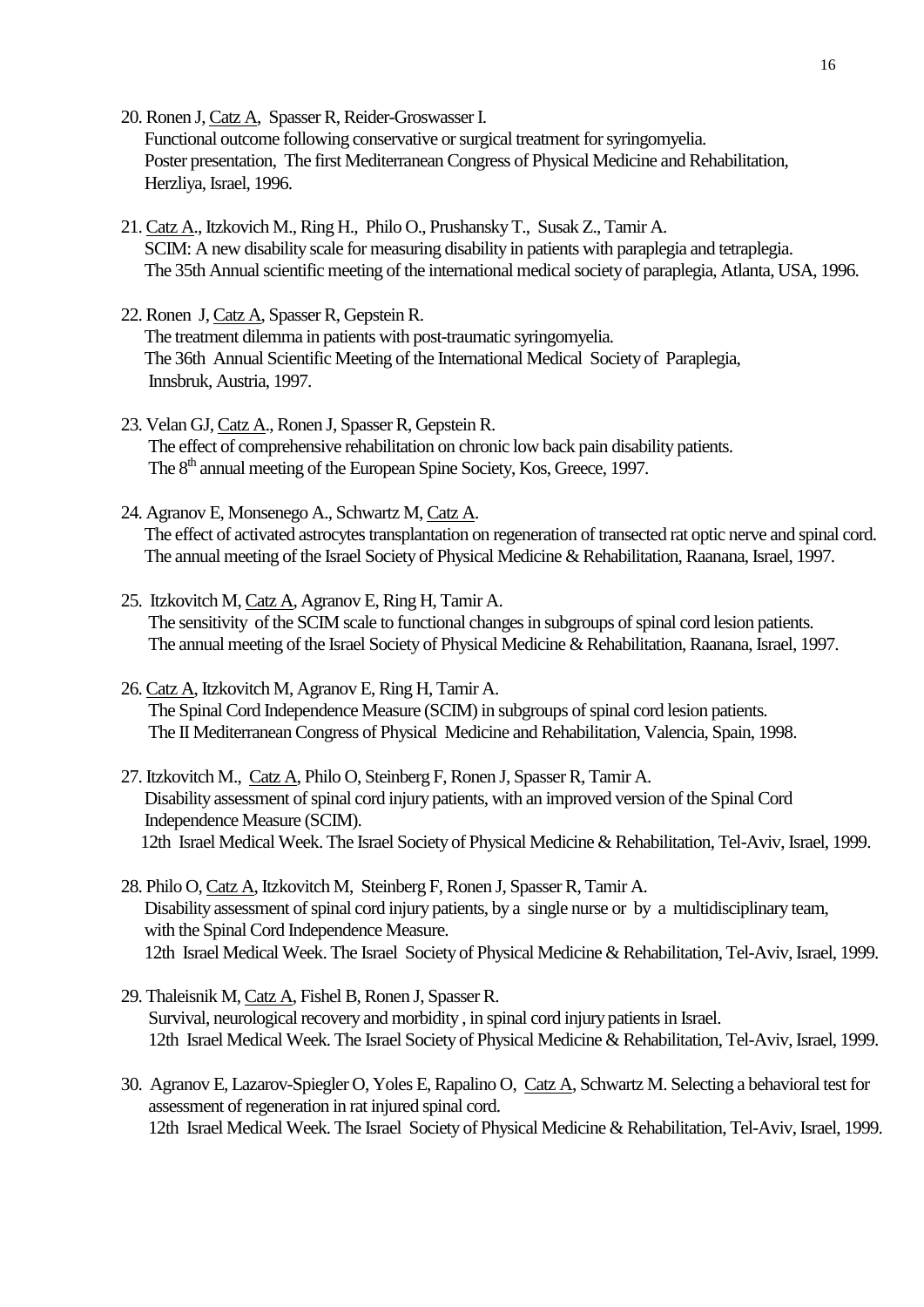- 31. Catz A, Itzkovitch M, Philo O, Steinberg F, Ronen J, Spasser R, Gepstein R, Tamir A. The Spinal Cord Independence Measure (SCIM), Version II: Reliability and sensitivity to changes in functional status (poster presentation). The 39th Annual Scientific Meeting of the International Medical Society of Paraplegia, Sydney, Australia, 2000.
- 32. Catz A, Taleysnik M, Fishel B, Ronen J. Survival following Spinal Cord Injury in Israel. The 40th Annual Scientific Meeting of the International Medical Society of Paraplegia, Nottwil, Switzerland, 2001.
- 33. Spasser R, Itzkovitch M, Philo O, Steinberg F, Ring H., Ronen J, Tamir A, Catz A. SCIM assessment by a single nurse or a team. The 40th Annual Scientific Meeting of the International Medical Society of Paraplegia, Nottwil, Switzerland, 2001.
- 34. Catz A, Grinberg A, Itzkovich M. The spinal cord injury ability realization measurement index (SCI-ARMI): a new approach to outcome assessment in rehabilitation medicine. IMSOP&ASIA 1st Joint Meeting, Vancouver, Canada, 2002.
- 35. Catz A, Pinhas I, Akselrod S, Bornstein N, Bluvstein V, Nissel T, Vered Y, Korczyn AD. The role of the spinal cord in the control of cerebral blood flow velocity (CBFV). Preliminary findings in healthy subjects and in patients with spinal cord lesions (SCL). The Fourth Research Fair of The Sackler Faculty of Medicine. Tel-Aviv, 2003.
- 36. Spivak E, Keren O, Levental J, Niv D, Steinberg F, Chen B, Catz A. Functional electrical stimulation (FES) activated by electromyographic signals, to assist cough and improve pulmonary function in patients with cervical spinal cord lesions (SCL). The Fourth Research Fair of The Sackler Faculty of Medicine. Tel-Aviv, 2003.
- 37. C a t z A.

 Trends in the assessment of functional outcomes after spinal cord lesions. 2<sup>nd</sup> World congress of the International Society of Physical and rehabilitation Medicine. Prague, Czech Republic, 2003.

38. Zlobinsky R, Gaides M, Catz A, Ben-Dov Y.

 The respiratory response to hypercapnia in patients with chronic lower cervical spinal cord injuries. Congress of equipment and advanced technologies in rehabilitation. The Israel Society of Physical Medicine & Rehabilitation, Shfaim, Israel, 2003.

### 39. Catz A, Itzkovicv M.

 Rehabilitation and functional independence assessment in recovery from SCI. ICCP Clinical Trials Workshop. Vanvouver, Canada, 2004.

40. Bluvshtein V, Pinhas I, Gelernter I, Bornstein N, Nissel T, Vered Y, Ronen J, Akselrod S, Korczyn AD, Catz A,. The effect of cerebral blood flow velocity on ventilation in patients with spinal cord lesions. 15th Israel Medical Week. The Israel Society of PM & R, Tel-Aviv, Israel, 2004.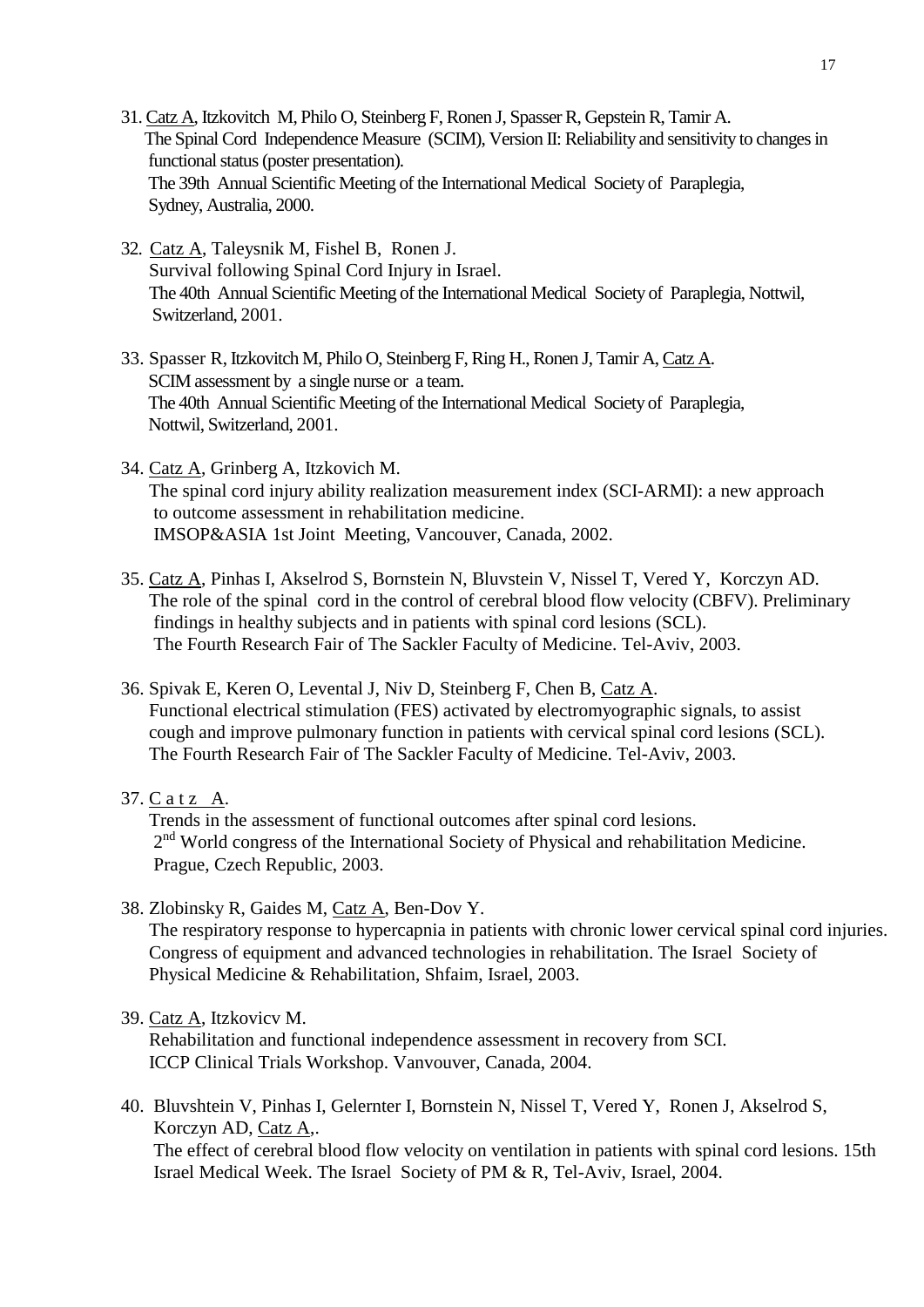- 41. Spivak E, Oxenberg A, Gelernter I, Ronen J, Bluvshtein V, Catz A. The feasibility of actigraphy for sleep assessment in patients with tetraplegia. 15th Israel Medical Week. The Israel Society of Physical Medicine & Rehabilitation, Tel-Aviv, Israel, 2004.
- 42. Catz A, Pinhas I, Akselrod S, Bornstein N, Korczyn AD. The role of the spinal cord in the control of cerebral blood flow velocity (poster presentation). American academy of neurology annual meeting, San-Francisco, USA, 2004.
- 43. Itzkovich M, Catz A.

 SCIM II: reliability and sensitivity to functional changes in patients with SCL. The American Occupational Therapy Association's 84<sup>th</sup> Annual Conference and Expo, Minneapolis, MN, USA, 2004.

44. Catz A, Pinhas I, Akselrod S, Gelernter I, Bornstein N, Bluvshtein V, Nissel T, Vered Y, Korczyn AD. Lower-thoracic Spinal Cord Regulation of Cold Pressor Response to Foot Ice-water Immersion. The 55<sup>th</sup> annual conference of the Israeli association of Physical and rehabilitation Medicine, Tel-Aviv, Israel, 2004.

- 45. Ronen J, Goldin D, Itzhovich M, Bluvshtein V, Gelernter I, Gepstein R, Folman Y, Catz A. Outcomes in patients admitted for rehabilitation with spinal cord lesions following degenerative spinal stenosis. The  $55<sup>th</sup>$  annual conference of the Israeli association of Physical and rehabilitation Medicine, Tel-Aviv, Israel, 2004.
- 46. Bluvshtein V, Polliack T, Philo O, Ronen J, Gelernter I, Luttwak Z, Hart J, Catz A. Clinical and economic consequences of volume- or time-dependent intermittent catheterization in patients with spinal cord lesions and neuropathic bladder. The 55<sup>th</sup> annual conference of the Israeli association of Physical and rehabilitation Medicine, Tel-Aviv, Israel, 2004.
- 47. Itzkovich M, Philo O, Gilad N, Ahron B, Ben-Moshe D, Gelernter I, Catz A. International evaluation of the 3<sup>rd</sup> version of the Spinal Cord Independence Measure: preliminary results of reliability, sensitivity to functional changes, and Rasch analysis. The 55<sup>th</sup> annual conference of the Israeli association of Physical and rehabilitation Medicine, Tel-Aviv, Israel, 2004.
- 48. Spivak E, Keren O, Niv D, Levental J, Steinberg F, Barak D, Ronen J, Bluvshtein V, Gelernter I, Catz A. Functional electrical stimulation activated by electromyographic signals to improve respiratory function in patients with cervical spinal cord lesions. The  $55<sup>th</sup>$  annual conference of the Israeli association of Physical and rehabilitation Medicine, Tel-Aviv, Israel, 2004.
- 49. Barkol H, Steinberg F, Keren O, Catz A. Repeated injections improve Botulinum toxin effect on spasticity in patients with spinal cord lesions (poster presentation). The  $55<sup>th</sup>$  annual conference of the Israeli association of Physical and rehabilitation Medicine, Tel-Aviv, Israel, 2004.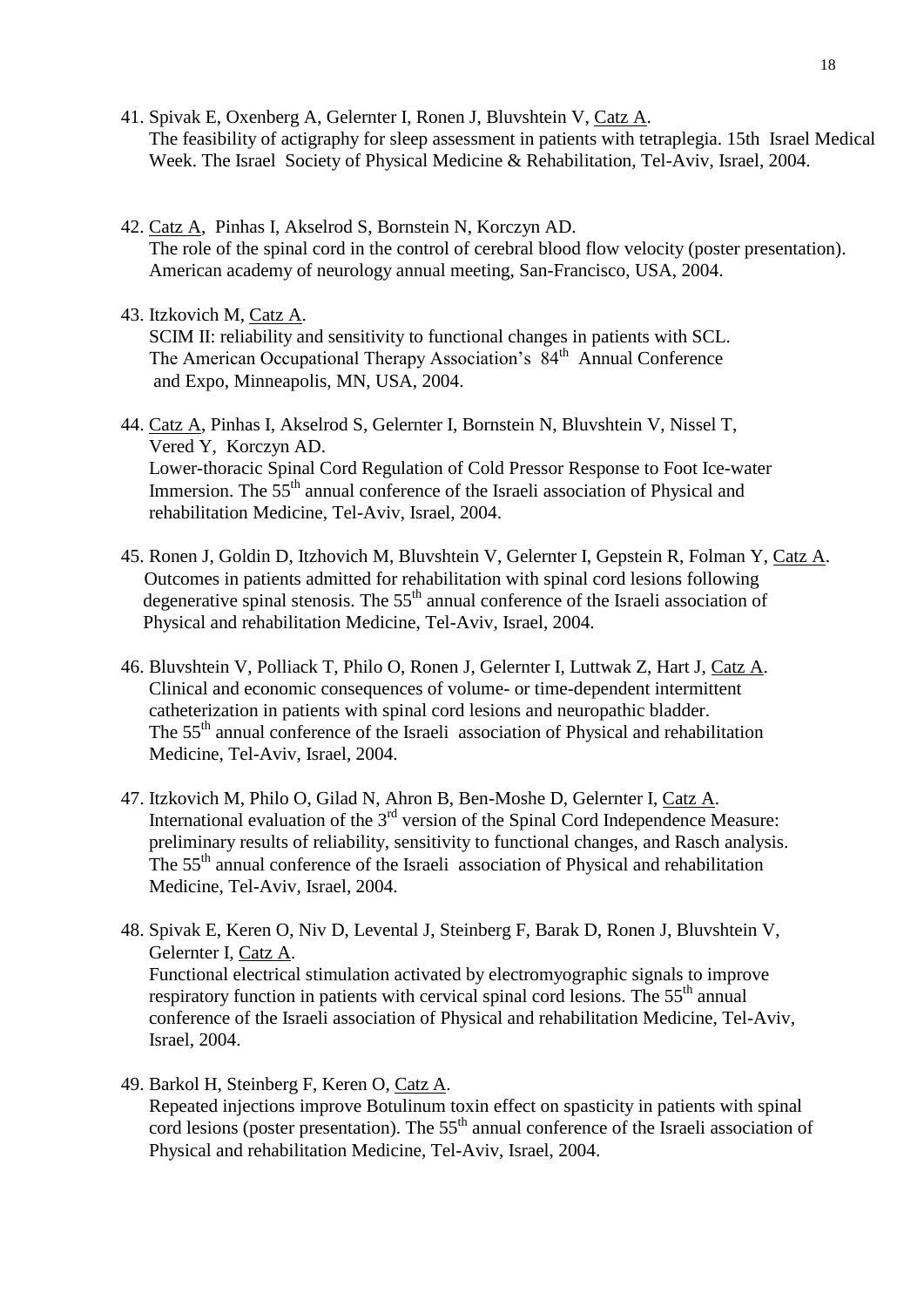- 50. Vander T, Odi H, Bluvstein V, Ronen J, Catz A. Carbamazepine Toxicity Following Oxybutynin and Dantrolene Administration (poster presentation). The 55<sup>th</sup> annual conference of the Israeli association of Physical and rehabilitation Medicine, Tel-Aviv, Israel, 2004.
- 51. VanderT, Kish B, Strauss S, Ronen J, Bluvstein V, Catz A. Quadriceps Tendon Rupture in Postanoxic Choreo-athetosis (poster presentation). The 55<sup>th</sup> annual conference of the Israeli association of Physical and rehabilitation Medicine, Tel-Aviv, Israel, 2004.
- 52. Catz A, Itzkovich M, Biering-Sorensen F. SCIM III International Study: Preliminary results (Poster presentation). The 31<sup>st</sup> Annual Scientific Meeting of the American Spinal Injury Association, Dallas, Texas, USA, 2005.
- 53. Ronen J, Izkovich M, Bluvshtein V, Catz A. Outcomes in patients admitted for rehabilitation with spinal cord lesions following degenerative spinal stenosis.  $44^{\text{th}}$  ISCoS Annual Scientific Meeting, Munich, Germany, 2005.
- 54. Catz A, Bluvshtein V, Pinhas I, Akselrod S, Gelernter I, Nissel T, Vered Y, Bornstein N, Korczyn AD. The role of the thoracic spinal cord in hemodynamic regulation: a proposed model.  $44^{\text{th}}$  ISCoS Annual Scientific Meeting, Munich, Germany, 2005.
- 55. Bluvshtein V, Pinhas I, Akselrod S, Bornstein N, Nissel T, Korczyn AD, Catz A. Impaired ventilation and cerebral blood flow velocity in patients with spinal cord lesions.  $44^{\text{th}}$  ISCoS Annual Scientific Meeting, Munich, Germany, 2005.
- 56. Izkovich M, Catz A, Biering-Sorensen F. SCIM III reliability and validity: a multi-center intrnational study.  $44^{\text{th}}$  ISCoS Annual Scientific Meeting, Munich, Germany, 2005.
- 57. T. Polliack, Bluvshtein V, Philo O, Ronen J, Gelernter I, Luttwak Z, Hart J, Catz A. Time dependent vs volume dependent intermittent catheterization among patients with spinal cord lesions and neuropathic bladder – clinical and economic consequences (poster presentation).  $44^{\text{th}}$  ISCoS Annual Scientific Meeting, Munich, Germany, 2005.
- 58. Catz A, Bluvshtein V, Pinhas I, Akselrod S, Gelernter I, Nissel T, Vered Y, Bornstein N, Korczyn A. A proposed model of two thoracic spinal cord neural centers for hemodynamic regulation. The 56<sup>th</sup> annual conference of the Israeli association of Physical and rehabilitation Medicine, Tel-Aviv, Israel, 2005.
- 59. Ronen J, Bluvshtein V, Catz A. Outcomes in patients admitted for rehabilitation with spinal neurological lesions following intervertebral disc herniation. The 56<sup>th</sup> annual conference of the Israeli association of Physical and rehabilitation Medicine, Tel-Aviv, Israel, 2005.
- 60. Barkol H, Avnery S, Spranchic M, Florentin A, Handlezaltz S, Fadida Y Shafrir I, Catz A. Utilization of orthoses in patients with spinal cord lesions, a year or more after discharge from rehabilitation. The  $56<sup>th</sup>$  annual conference of the Israeli association of Physical and rehabilitation Medicine, Tel-Aviv, Israel, 2005.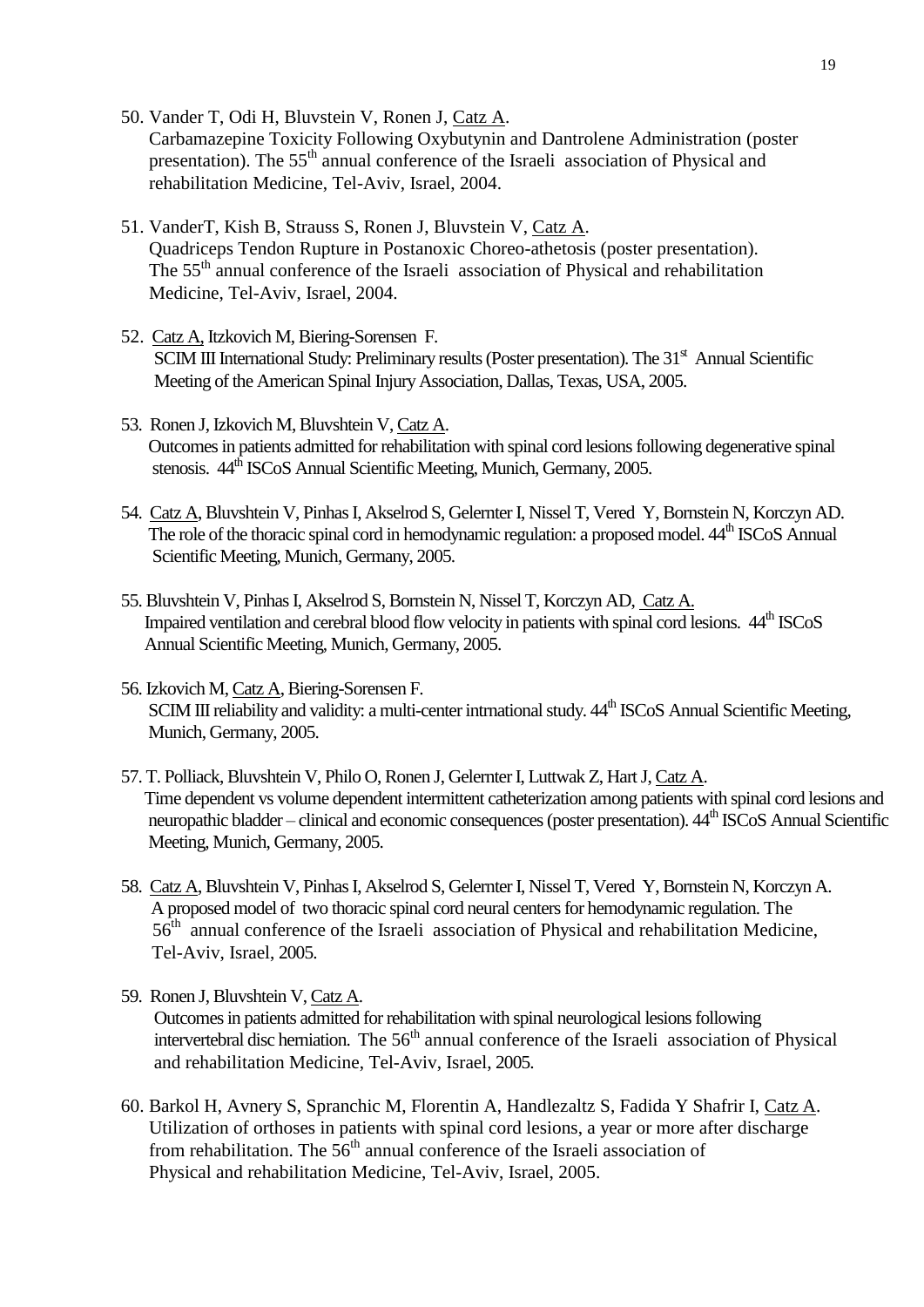- 61. Izkovich M, Catz A, Biering-Sorensen F, Tesio L. A multi-center intrnational study of SCIM third version. The  $56<sup>th</sup>$  annual conference of the Israeli association of Physical and rehabilitation Medicine, Tel-Aviv, Israel, 2005.
- 62. Catz A, Thaleisnik M, Goldin D, Bluvshtein V, Ronen J. Survival following spinal cord injury in Israel. The  $7<sup>th</sup>$  Israel Spine Society Conference, The Dead Sea, Israel, 2006.
- 63. Catz A, Bluvshtein V, Pinhas I, Akselrod S, Nissel T, Vered Y, Bornstein N, Korczyn AD. The role of the thoracic spinal cord in hemodynamic regulation: a proposed model. The  $7<sup>th</sup>$  Israel Spine Society Conference, The Dead Sea, Israel, 2006.
	- 64. Catz A, Ditunno J.

 Final report of the functional recovery committee. ASIA/ISCoS Global Spinal Cord Injury Conference; pre-conference on SCI outcomes, Boston, USA, 2006.

## 65. Catz A, Itzkovich M.

SCIM & SCI-ARMI: functional measures and a new approach to assessing rehabilitation effectiveness. The VI Medirerranean Congress of Physical Medicine and Rehabilitation, Vilamoura, Portugal, 2006.

## 66. Catz A.

 Assessment of the feasibility of hospital-community cooperation in rehabilitation medicine. The  $57<sup>th</sup>$  annual conference of the Israeli association of Physical and rehabilitation Medicine, Tel-Aviv, Israel, 2006.

67. Catz A, Itzkovich M.

 SCIM III reliability and validity: A multicenter international study. The 8<sup>th</sup> Israel Spine Society Conference, Eilat, Israel, 2007.

68. A Catz, V Bluvshtein, AD Korczyn, I Pinhas, I Gelernter, T Nissel, Y Vered, NM Bornstein, S Akselrod. Modified cold pressor test by cold application to the foot after spinal cord injury suggests hemodynamic control by the spinal cord and can be used to assess spinal cord autonomic integrity. The 46<sup>th</sup>Annual Scientific Meeting of ISCoS and 10<sup>th</sup> Biannual Congress of NoSCoS, Reykjavík, Iceland, 2007.

# 69. Amit Y, Catz A.

Spinal cord Rehabilitation Outcomes in Four Countries: a comparative study. The 58<sup>th</sup> annual conference of the Israeli association of Physical and rehabilitation Medicine, Tel-Aviv, Israel, 2007.

- 70. Bluvshtein V, Abou-Amsha K, Front L, Gelernter I, Hart J, Ronen J, Catz A. Rehabilitation outcomes in patients with spinal cord injury in Israel 1992-2003. The  $58<sup>th</sup>$  annual conference of the Israeli association of Physical and rehabilitation Medicine, Tel-Aviv, Israel, 2007.
- 71. Tchvaloon E, Front L, Gelernter I, Ronen J, Bluvshtein V, Catz A. Survival, neurological recovery, and morbidity after spinal cord injuries following road accidents in Israel. The 58<sup>th</sup> annual conference of the Israeli association of Physical and rehabilitation Medicine, Tel-Aviv, Israel, 2007.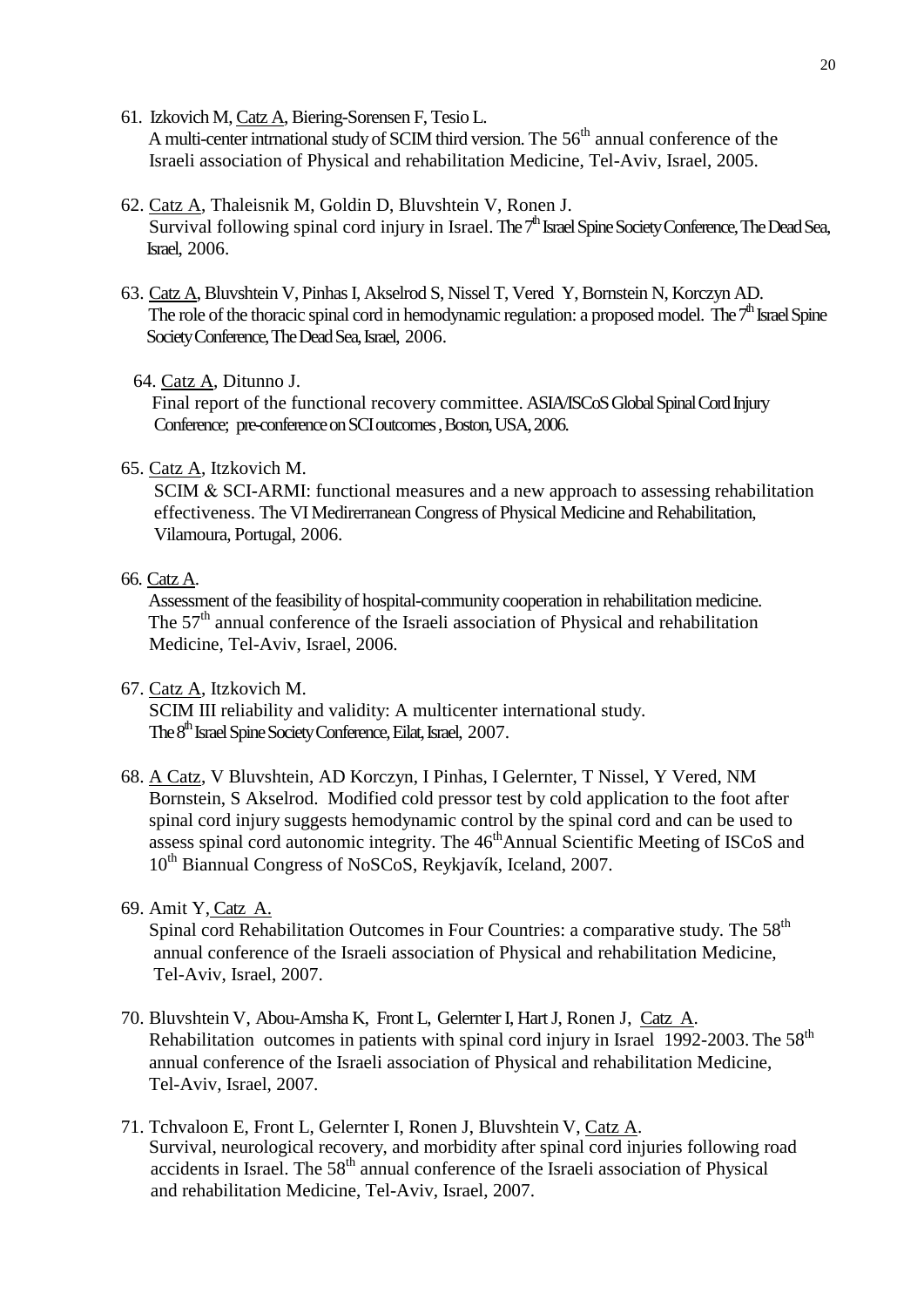- 72. Catz A, Biering-Sørensen F, Baskov V, Juocevicius A, Amit Y, Baskov A, Dreval O, Teresė P. Comparison of Spinal cord lesions Rehabilitation in Four Countries: effect of unit properties and policy on Outcomes. The  $47<sup>th</sup>$  Annual Scientific Meeting of ISCoS, Durban,
- 73. Catz A, Bluvshtein V, Akselrod S, Korczyn AD, Pinhas I, Gelernter I. Hemodynamic responses to head-up tilt after spinal cord injury support a role for the thoracic spinal cord in cardiovascular regulation. The VII Medirerranean Congress of Physical Medicine and Rehabilitation, Portoroz, Slovenia, 2008.
- 74. Front L, Bluvshtein V, Itzkovich M, Gelernter I, Catz A. A new classification of the daily task implamentation: Examination of the model in patients with spinal cord lesions. The 59<sup>th</sup> annual conference of the Israeli association of Physical and rehabilitation Medicine, Tel-Aviv, Israel, 2008.
- 75. Bluvshtein V, Poliac T, Front L, Itzkovich M, Gelernter I, Catz A. Further development of the Spinal Cord Injury Ability Realization Measurement Index. The 59<sup>th</sup> annual conference of the Israeli association of Physical and rehabilitation Medicine, Tel-Aviv, Israel, 2008.
- 76. Catz A.

South Africa, 2008.

Ability realization: Complementing the ICF concept of "capacity" and supporting outcome assessment and prediction after spinal cord injuries: Introduction to the Predicting Outcome session. The 48<sup>th</sup> Annual Scientific Meeting of ISCoS, Florence, Italy, 2009.

- 77. Bluvstein V, Oksenberg A, Arons E, Front L, Catz A. Comparison of actigraph and polysomnograph findings after spinal cord injuries. The  $60<sup>th</sup>$ annual conference of the Israeli association of Physical and rehabilitation Medicine, Tel-Aviv, Israel, 2009.
- 78. Weitz R, Kestler H, Front L,Bluvshtein V, Catz A. Using the Spinal Cord Independence Measure (SCIM) for decision making during rehabilitation. The  $60<sup>th</sup>$  annual conference of the Israeli association of Physical and rehabilitation Medicine, Tel-Aviv, Israel, 2009.
- 79. Front L, Beniamini Y, Galili T, Bluvshtein V, Itzkovich M, Zeilig G, Catz A. A new classification of daily task performance after spinal cord injuries, using SCIM scores clusters. The  $60<sup>th</sup>$  annual conference of the Israeli association of Physical and rehabilitation Medicine, Tel-Aviv, Israel, 2009.
- 80. Itzkovich M, Front L, Shafler H, Catz A. SCIM III by observation and by interview. The  $60<sup>th</sup>$  annual conference of the Israeli association of Physical and rehabilitation Medicine, Tel-Aviv, Israel, 2009.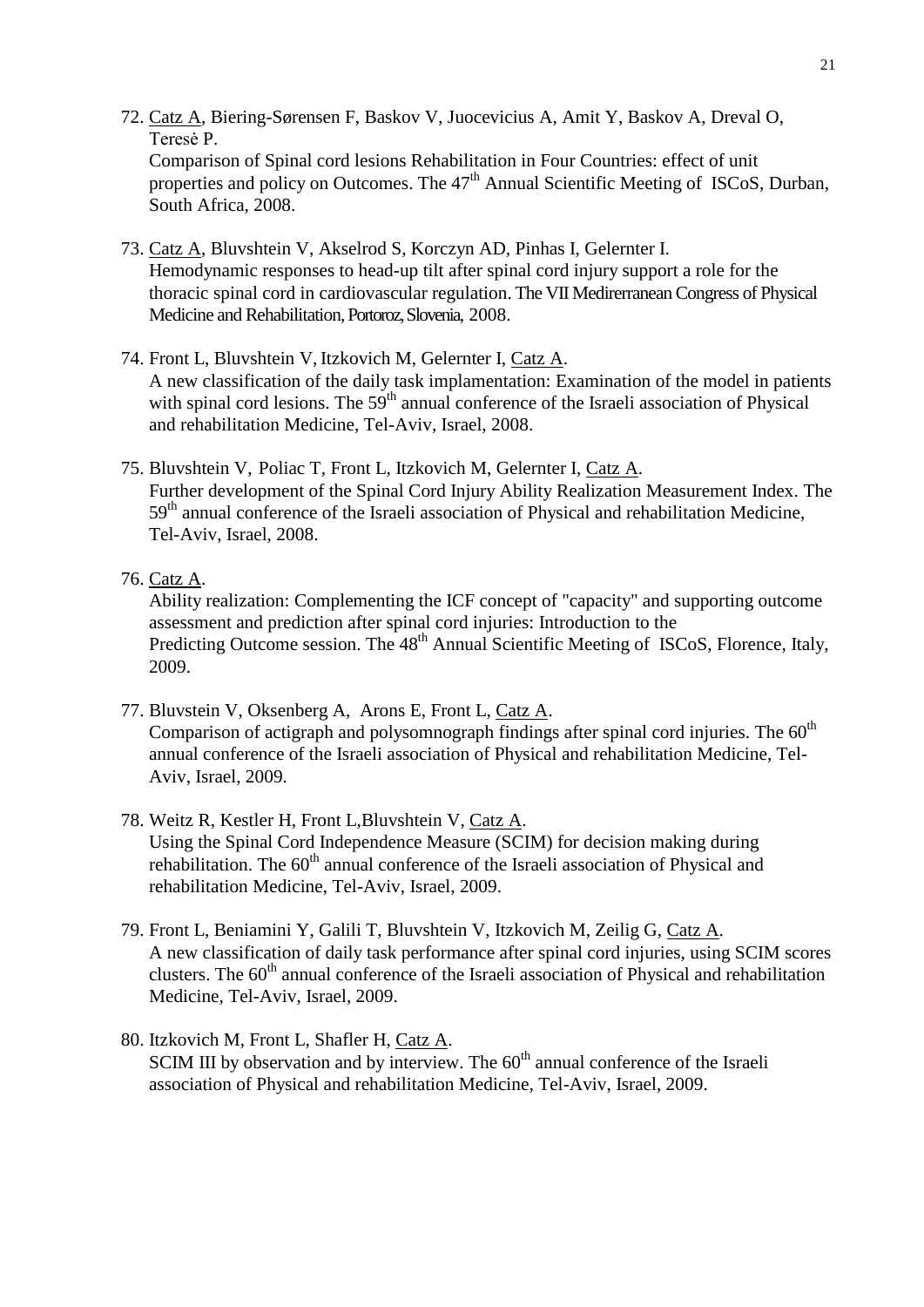81. Aidinof E, Noyman Y, Front L, Itzkovich M, Bluvshtein V, Catz A.

Comparison of rehabilitation outcomes between subgroups of spinal cord injury patients, from Israel, Europe and Canada. The  $60<sup>th</sup>$  annual conference of the Israeli association of Physical and rehabilitation Medicine, Tel-Aviv, Israel, 2009.

# 82. Catz A.

Ability realization: Complementing the ICF concept of "capacity" and supporting outcome assessment and prediction after spinal cord injuries. The  $60<sup>th</sup>$  annual conference of the Israeli association of Physical and rehabilitation Medicine, Tel-Aviv, Israel, 2009.

# 83. Catz A, Benjamini Y.

A new grading for easy and concise descriptionof functional status after spinal cord lesions. The VIII Medirerranean Congress of Physical Medicine and Rehabilitation, Limassol, Cyprus, 2010.

- 84. Catz A, Galili T, Bluvshtein V, Polliack T, Front L, Itzkovich M, Aidinof E, Hart J, Beniamini Y. Non-linear formulas for the spinal cord injury ability realization measurement index (SCI-ARMI). 49<sup>th</sup> ISCoS Annual Scientific Meeting, New-Delhi, India, 2010.
- 85. Front L, Itzkovich M, Bluvshtein V, Aidinof E, Zeilig G, Catz A. SCIM III scores in various levels of complete spinal cord lesion. The 61<sup>st</sup> annual conference of the Israeli association of Physical and rehabilitation Medicine, Tel-Aviv, Israel, 2010.
- 86. Shmigura E, Itzkovich M, Front L, Gelernter I, Bluvshtein V, Aidinof E, Zeilig G, Hart J, Catz A. SCIM III is reliable and valid in a separate analysis for traumatic spinal cord lesions. The 61<sup>st</sup> annual conference of the Israeli association of Physical and rehabilitation Medicine, Tel-Aviv, Israel, 2010.
- 87. Bluvshtein V, Korczyn AD, Pinhas I, Vered Y, Gelernter I, Catz A. Insulin resistance I tetraplegia but not in paraplegia: is the thoracicspinal cord involved in glucose regulation? The 61<sup>st</sup> annual conference of the Israeli association of Physical and rehabilitation Medicine, Tel-Aviv, Israel, 2010.
- 88. Aidinof E, Beniamini Y, Bluvshtein V, Polliack T, Front L, Galili T, Itzkovich M, Hart J, Catz A. Non-linear formulas for the spinal cord injury ability realization measurement index (SCI-ARMI). The 61<sup>st</sup> annual conference of the Israeli association of Physical and rehabilitation Medicine, Tel-Aviv, Israel, 2010.
- 89. Hlevi Z, Cohen S, Itzkovich M, Steinberg-Chen F, Catz A. A novel technique for the rehabilitation of a patient with sensory-motor impairments of polyradiculoneuropathy. A poster presentation. The 61<sup>st</sup> annual conference of the Israeli association of Physical and rehabilitation Medicine, Tel-Aviv, Israel, 2010.
- 90. Catz A.

Rehabilitation after spinal cord lesions in Israel: Trends and achievements. The  $12<sup>th</sup>$  Israel Spine Society Conference, Eilat, Israel, 2011.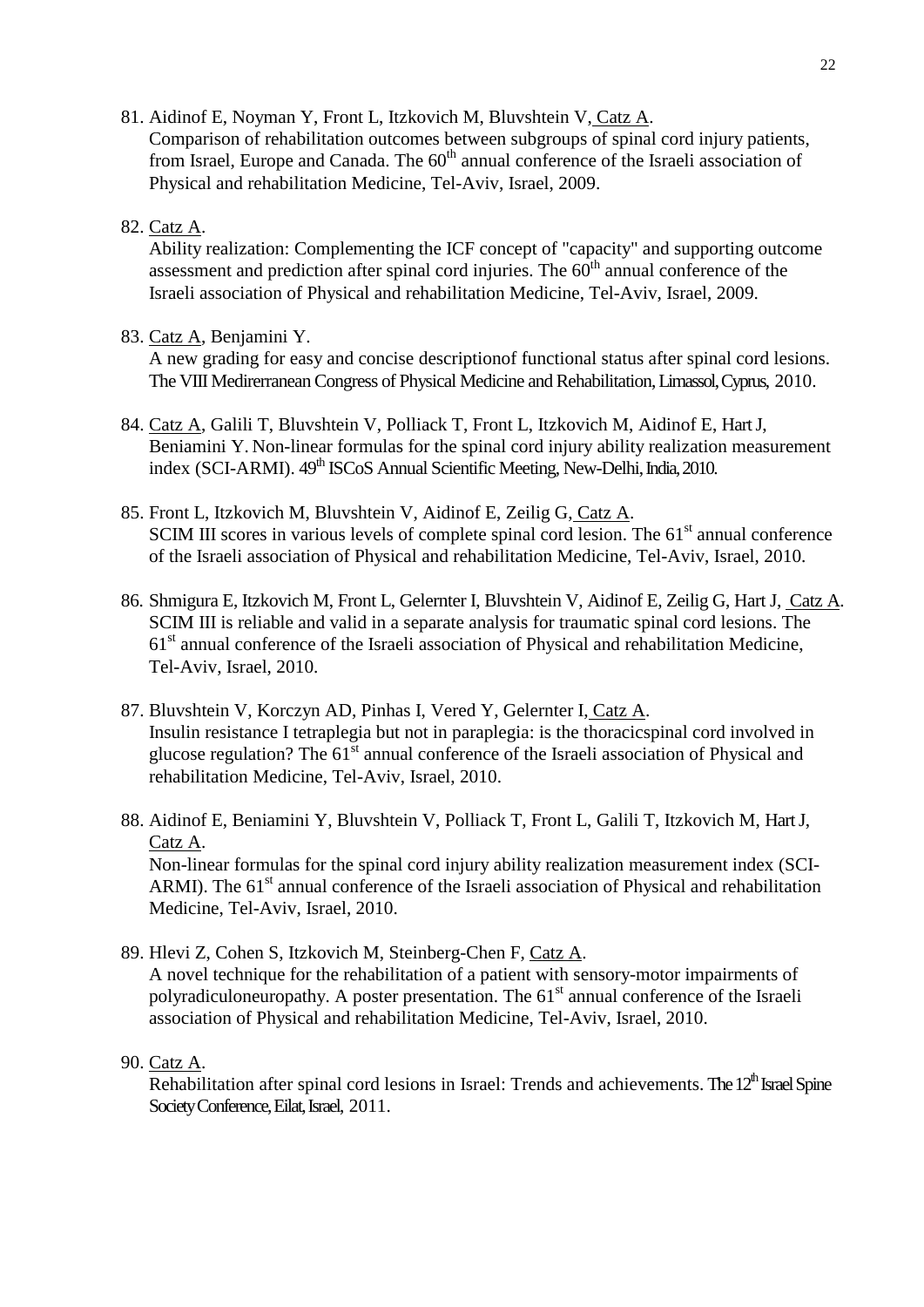- 91. Aidinof E, Beniamini Y, Bluvshtein V, Polliack T, Front L, Galili T, Itzkovich M, Catz A. The spinal cord injury ability realization measurement index (SCI-ARMI): Further development of the index for the assessment of rehabilitation prospect and efficacy. The  $12<sup>th</sup>$ Israel Spine Society Conference, Eilat, Israel, 2011.
- 92. Philo 0, Azam R, Bartal R, Polliack T, Catz A. Effective pressure ulcer care in a specialized spinal cord injury rehabilitation department. The 14<sup>th</sup> Annual Pressure Ulcer Advisory Panel Meeting, Oporto, Portugal, 2011.
- 93. CatzA. A model of cardiovascular regulation by thoracic spinal cord centers. 50th ISCoS Annual Scientific Meeting (Joint ASIA-ISCoS meeting), Washington, USA, 2011.
- 94. Aidinof E, Magid S, Bluvshtein V, Front L, Catz A. Hyponatremia in spinal cord injury patients. The  $62<sup>nd</sup>$  annual conference of the Israeli association of Physical and rehabilitation Medicine, Tel-Aviv, Israel, 2011.
- 95. Bluvshtein V, Magid S, Aidinof E, Front L, Catz A. Demographic and survival tendencies in spinal cord injury patients, admitted to Loewenstein rehabilitation hospital before 2004. The  $62<sup>nd</sup>$  annual conference of the Israeli association of Physical and rehabilitation Medicine, Tel-Aviv, Israel, 2011.
- 96. Itzkovich M, Front L, Polliack T, Shafler H, Chachner S, Catz A. The reliability of SCIM III by interview. The  $62<sup>nd</sup>$  annual conference of the Israeli association of Physical and rehabilitation Medicine, Tel-Aviv, Israel, 2011.
- 97. Chen-Steinberg F, Galili T, Beniamini Y, Polliack T, Bluvshtein V, Itzkovich M, Aidinof E, Front L, Catz A. The mobility potential realization in spinal cord injury patients at Loewenstein hospital. The  $62<sup>nd</sup>$  annual conference of the Israeli association of Physical and rehabilitation Medicine, Tel-Aviv, Israel, 2011.
- 98. Front L, Weiss R, Kestler H, Leibovich M, Bluvshtein V, Aidinof E, Itzkovich M, Catz A. The use of SCIM III during department staff meetings at Loewenstein hospital. The 62<sup>nd</sup> annual conference of the Israeli association of Physical and rehabilitation Medicine, Tel-Aviv, Israel, 2011.
- 99. Magid S, Bluvshtein V, Aidinof E, Front L, Catz A. Morbidity in spinal cord injury patients admitted to Loewenstein rehabilitation hospital between  $2000 - 2004$ . The  $62<sup>nd</sup>$  annual conference of the Israeli association of Physical and rehabilitation Medicine, Tel-Aviv, Israel, 2011.

100.Itzkovich M, Front L, Catz A.

Expected SCIM III scores for complete spinal cord neurological levels. Canadian Association of Occupational Therapists National Conference, Quebec, Canada, 2012.

101.Catz A, Aidinoff E, Magid S, Bluvshtein V, Front L. Hyponatremia among in-patients with spinal cord lesions. Poster presentation. 51<sup>st</sup> ISCoS Annual Scientific Meeting, London, UK, 2012.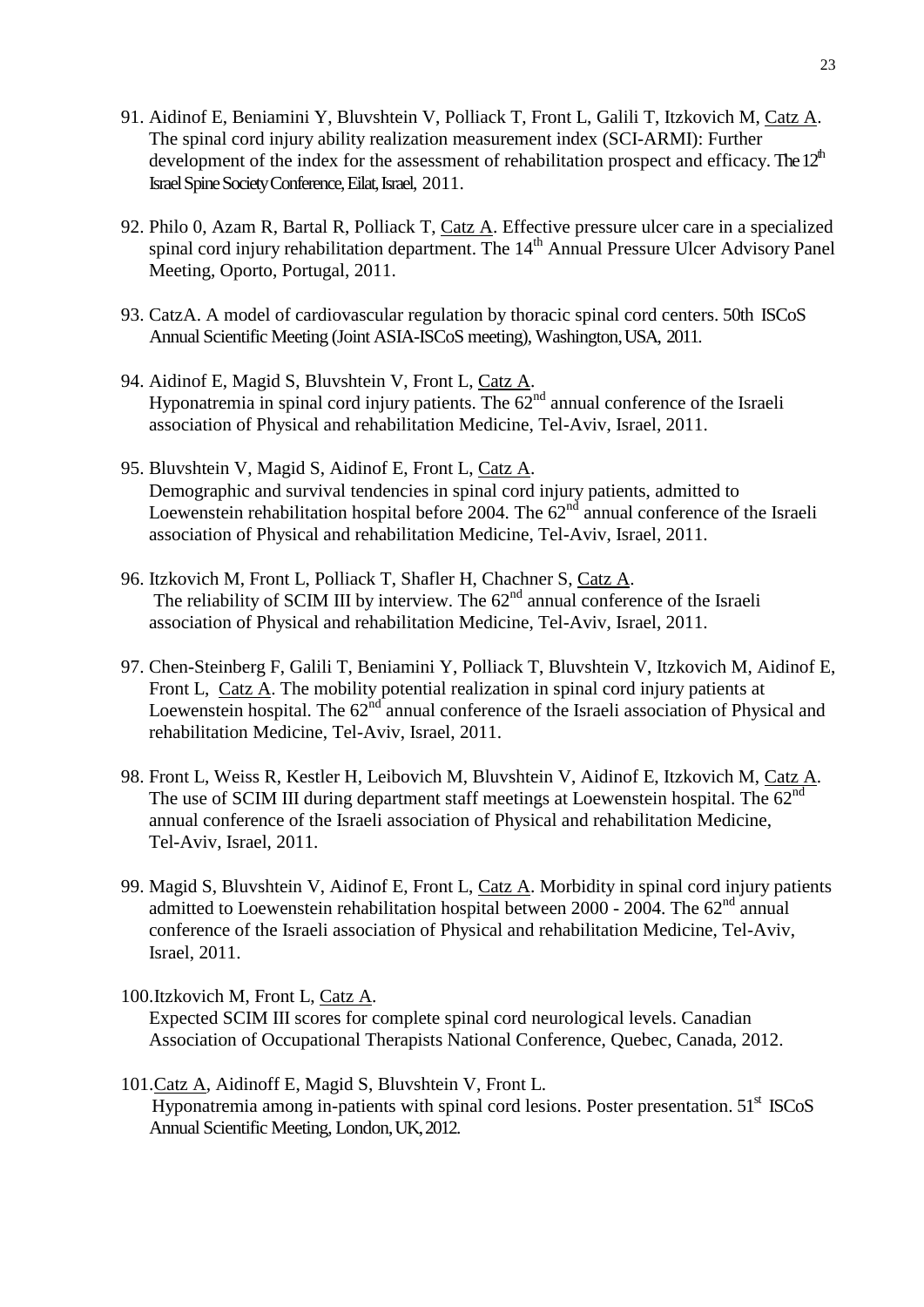- 102. Catz A, Aidinoff E, Bluvshtein V, Birman U, Gelernter I, Drory Y. Does spinal cord injury increase the prevalence of coronary artery disease? 9th Mediterranean Forum of Physical and Rehabilitation Medicine, Sorrento, Italy, 2012.
- 103. Aidinoff E, Catz A, Bluvshtein V, Birman U, Gelernter I, Drory Y. Protective factors can balance risk factors for coronary artery disease, after spinal cord injuries. 9th Mediterranean Forum of Physical and Rehabilitation Medicine, Sorrento, Italy, 2012.
- 104. Front L, Galili T, Beniamini Y, Bluvshtein V, Polliack T, Aidinof E, Catz A. The adaptation of SCI-ARMI for international patient population. The 63<sup>rd</sup> annual conference of the Israeli association of Physical and rehabilitation Medicine, Tel-Aviv, Israel, 2012.
- 105. Itzkovich M, Halevi Z, Zeidel S, Nadler-Zadok Y, Catz A. Solutions for computer operation bybed-ridden patients with tetraplegia. The  $63<sup>rd</sup>$  annual conference of the Israeli association of Physical and rehabilitation Medicine, Tel-Aviv, Israel, 2012.
- 106. Polliack T, Galili T, Beniamini Y, Front L, Bluvshtein V, Aidinof E, Catz A. Comparison of SCI-ARMI between countries. The 63<sup>rd</sup> annual conference of the Israeli association of Physical and rehabilitation Medicine, Tel-Aviv, Israel, 2012.
- 107. Galili T, Beniamini Y, Front L, Bluvshtein V, Polliack T, Aidinof E, Catz A. Controlling SCI-ARMI for age and gender. The 63<sup>rd</sup> annual conference of the Israeli association of Physical and rehabilitation Medicine, Tel-Aviv, Israel, 2012.
- 108. Bluvshtein V, Yossef S, Aidinof E,Gelernter I, Catz A. The functional improvement following rehabilitation im chronic back pain disability. The  $63<sup>rd</sup>$  annual conference of the Israeli association of Physical and rehabilitation Medicine, Tel-Aviv, Israel, 2012.
- 109. Goldberg S, Bluvshtein V, Yossef S, Aidinof E,Gelernter I, Catz A. The improvement in the reported pain following rehabilitation im chronic back pain disability. The  $63<sup>rd</sup>$  annual conference of the Israeli association of Physical and rehabilitation Medicine, Tel-Aviv, Israel, 2012.
- 110. Bierman U, Aidinoff E, Bluvshtein V, Gelernter I, Drory Y, Catz A. Does spinal cord injury increase the prevalence of coronary artery disease and hypertension? The  $63<sup>rd</sup>$  annual conference of the Israeli association of Physical and rehabilitation Medicine, Tel-Aviv, Israel, 2012.
- 111. Aidinoff E, Bluvshtein V, Bierman U, Gelernter I, Drory Y, Catz A. Protective factors can balance risk factors for coronary artery disease, after spinal cord injuries. The  $63<sup>rd</sup>$  annual conference of the Israeli association of Physical and rehabilitation Medicine, Tel-Aviv, Israel, 2012.
- 112.Catz A Yoseph S, Bluvshtein V, Gelernter I, Aidinoff E. Functional restoration in inpatients with low back pain disability. The  $14<sup>th</sup>$  Israel Spine Society Conference, Eilat, Israel, 2013.
- 113.Aidinof E, Yoseph S, Gelernter I, Bluvshtein V, Catz A**.** Pain reduction in inpatients with low back pain disability. The  $14<sup>th</sup>$  Israel Spine Society Conference, Eilat, Israel, 2013.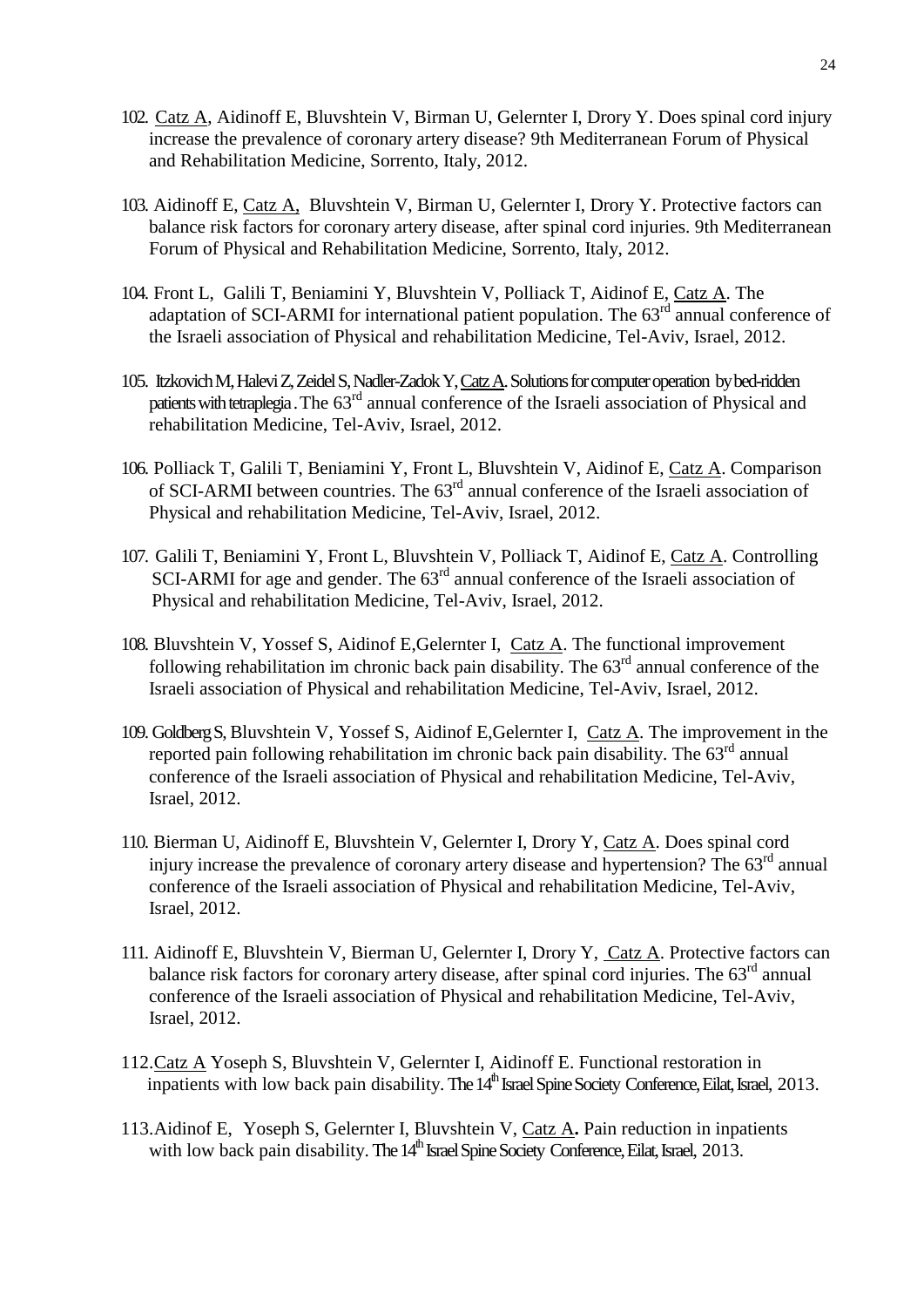- 114.Catz A, Yoseph S, Aidinoff E, Gelernter I, Bluvshtein V. Inpatient functional restorati in low back pain disability. 10th Mediterranean Forum of Physical and Rehabilitation Medicine, Budva, Montenegro, 2013.
- 115.Catz A. Assessment of the net effect of rehabilitation after spinal cord injury, and generalization to other areas of medicine. The 15<sup>th</sup> Israel Spine Society Conference, Eilat, Israel, 2014.
- 116.Aidinof E, Kartoon S, Bluvshtein V, Catz A**.** Spondylotic myelopathy: Rehabilitation outcome after cervical intervention or without it. The 15<sup>th</sup> Israel Spine Society Conference, Eilat, Israel, 2014.
- 117.Catz A, Galili T, Aidinoff E, Benjamini Y. Ability realization after spinal cord injury in six countries. 8<sup>th</sup> World congress of the International Society of Physical and rehabilitation Medicine. Cancun, Mexico, 2014.
- 118.Aidinoff E, Yoseph S, Gelernter I, Bluvshtein V, Catz A. Pain Reduction in Inpatients with Low Back Pain Disability (poster presentation).  $8<sup>th</sup>$  World congress of the International Society of Physical and rehabilitation Medicine. Cancun, Mexico, 2014.
- 119.Catz A, Aidinoff E, Kartoon S, Bluvshtein V. Spondylotic myelopathy: Rehabilitation outcomes after surgical intervention or without it.  $53<sup>rd</sup>$  ISCoS Annual Scientific Meeting, Maastricht, The Netherlands, 2014.
- 120.Aidinoff E, Yeminini L,Menachem Y, Philo O, Pollack T, Shatkani T, Catz A. Computerization and assimilation of an instrument for functional potential realization, as a model for the assessment of treatment achievements (Poster presentation). The  $21<sup>st</sup>$  congress of the Israeli Society for Quality in medicine, Tel-Aviv, Israel, 2014.
- 121. Friedman,Haviv L, Bierman U, Glass I, Plotkin A, Weissbrod A, Shushan S, Bluvshtein V, Aidinoff E, Sobel N, Catz A. Sniff-controlled synchronized functional electric stimulation for self-initiated coughing induction in patients with high SCL. The  $65<sup>th</sup>$  annual conference of the Israeli association of Physical and rehabilitation Medicine, Jerusalem, Israel, 2014.
- 122.Yemini L, Aidinoff E, Menachem Y, Philo O, Polack T, Bluvshtein V, Catz A. Computerization and assimilation of an instrument for the assessment of functional potential realization, as a model for treatment achievements evaluation. The 65<sup>th</sup> annual conference of the Israeli association of Physical and rehabilitation Medicine, Jerusalem, Israel, 2014.
- 123.Aidinoff E, Kartoon S, Bluvshtein V Catz A. Spondylotic myelopathy: Rehabilitation outcomes after surgical intervention or without it. The  $65<sup>th</sup>$  annual conference of the Israeli association of Physical and rehabilitation Medicine, Jerusalem, Israel, 2014.
- 124. Bluvshtein V, Kartoon S, Aidinoff E, Catz A. Functional potential realization in spondylotic myelopathy. The 65<sup>th</sup> annual conference of the Israeli association of Physical and rehabilitation Medicine, Jerusalem, Israel, 2014.
- 125. Catz A, Steeves J, Scivoletto G, Aidinoff E, Galili T, Benjamini Y. Assessment of the Clinical Significance of Change in Function After Spinal Cord Injury. Poster presentation. The 4<sup>th</sup> ISCoS and ASIA joint scientific meeting, Montreal, Canada, 2015.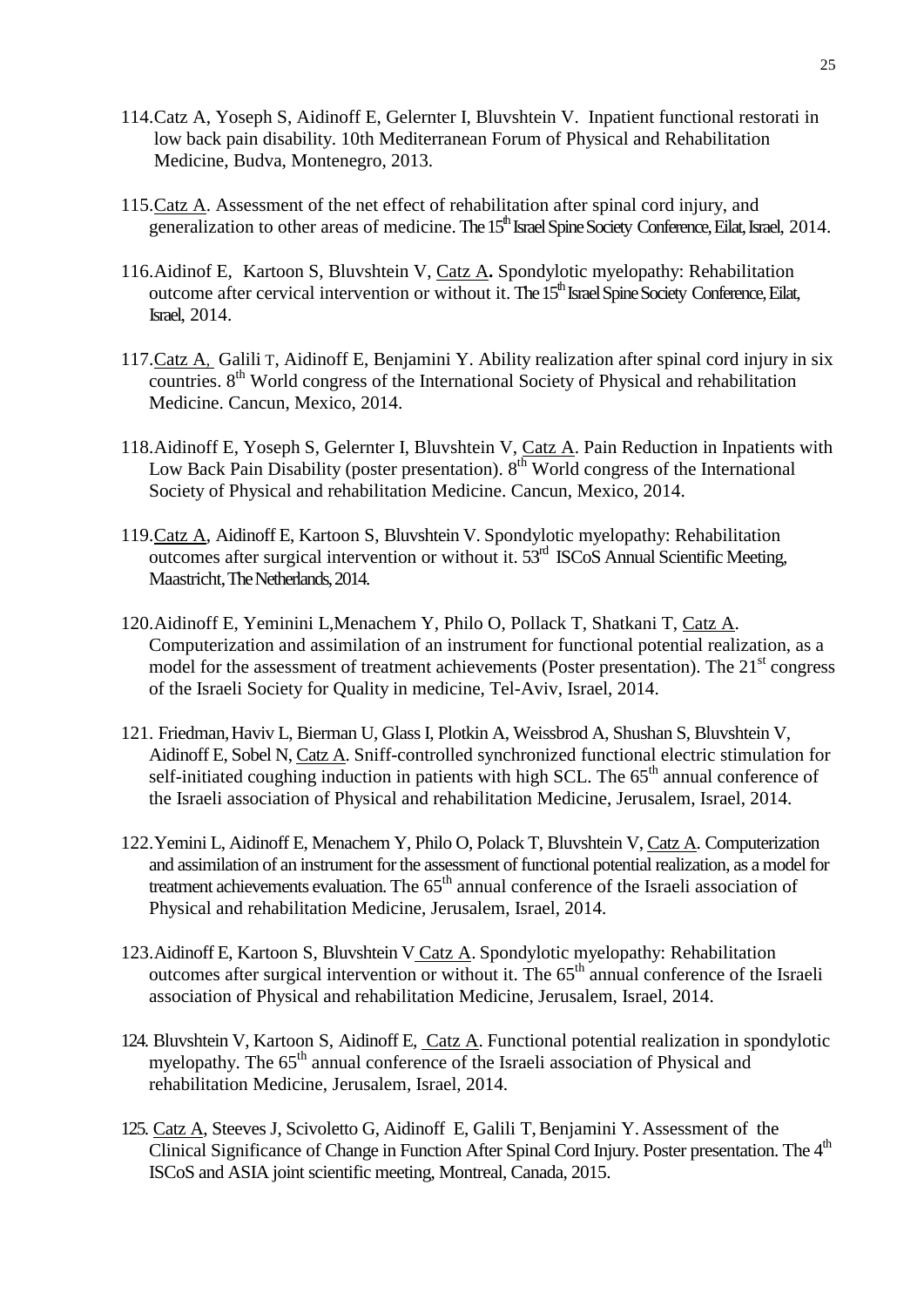- 126. Catz A. Survival, neurological recovery and functional improvement after human spinal cord injury: update, assessment, and the contribution of rehabilitation. Rehabilitation Science & Technology Update, Tel-Aviv, Israel, The  $66<sup>th</sup>$  annual conference of the Israeli association of Physical and rehabilitation Medicine, Tel-Aviv, Israel, 2016.
- 127. Aidinoff E, Beirman U, Front L , Dayan I , Gur-Pollack R, Lehrer H, Gelernter I, Catz A, Groswasser Z. Preliminary findings on outcomes in consciousness rehabilitation. Rehabilitation Science & Technology Update, Tel-Aviv, Israel, The  $66<sup>th</sup>$  annual conference of the Israeli association of Physical and rehabilitation Medicine, Tel-Aviv, Israel, 2016.
- 128. Aidinoff E, Shmigura E, Birman U, Front L, Gelernter I, Catz A. Effectiveness of thromboembolism prevention during rehabilitation after spinal cord injury. Rehabilitation Science & Technology Update, Tel-Aviv, Israel, The  $66<sup>th</sup>$  annual conference of the Israeli association of Physical and rehabilitation Medicine, Tel-Aviv, Israel, 2016.
- 129. Haviv L, Friedman H, Bierman U, Glass I, Plotkin A, Weissbrod A, Shushan S, Bluvshtein V, Aidinoff E, Sobel N, Catz A. Novel Assistive Technology enables "natural" effective cough for people with upper thoracic or cervical SCL using FES and sniff controller synchronization. Rehabilitation Science & Technology Update, Tel-Aviv, Israel, The  $66<sup>th</sup>$  annual conference of the Israeli association of Physical and rehabilitation Medicine, Tel-Aviv, Israel, 2016.
- 130. Bluvshtein V, Yosef Ayalon S, Aidinoff E, Front L, Gelernter I, Catz A. The use of narcotic medication during chronic low back disability rehabilitation. Rehabilitation Science & Technology Update, Tel-Aviv, Israel, The  $66<sup>th</sup>$  annual conference of the Israeli association of Physical and rehabilitation Medicine, Tel-Aviv, Israel, 2016.
- 131. Aidinoff E, Shmigura E, Beirman U, Front L, Gelernter, I, Bluvshtein V, Catz A. Effectiveness of thromboembolism prevention during rehabilitation after spinal cord injury. The 17<sup>th</sup> Israel Spine Society Conference, Eilat, Israel, 2016.
- 132.Catz A, Haviv L, Friedman H, Bierman U, Glass I, Plotkin A, Weissbrod A, Shushan S, Bluvshtein V, Aidinoff E, Sobel N. Effective cough for people with high spinal cord injury using sniff-controlled FES. The  $17<sup>th</sup>$  Israel Spine Society Conference, Eilat, Israel, 2016.
- 133. Catz A, Haviv L, Friedman H, Bierman U, Glass I, Plotkin A, Weissbrod A, Shushan S, Bluvshtein V, Aidinoff E, Sobel N. FES activation by a sniff controller for effective synchronized cough in people with upper thoracic or cervical SCI. 55<sup>rth</sup> ISCoS Annual Scientific Meeting, Vienna, Austria, 2016.
- 134. Catz A, Itzkovich M, Schefler H, Gelernter I, Gur R, Bluvshtein V. Loewenstein rehabilitation Hospital, Tel-Aviv University, Israel. SCIM III (Spinal cord independence measure version III) Assessment byinterview: reliability and comparisonwith assessment by observation. Poster presentation.  $11<sup>th</sup>$  World congress of the International Society of Physical and rehabilitation Medicine. Buenos-Aires, Argentina, 2017.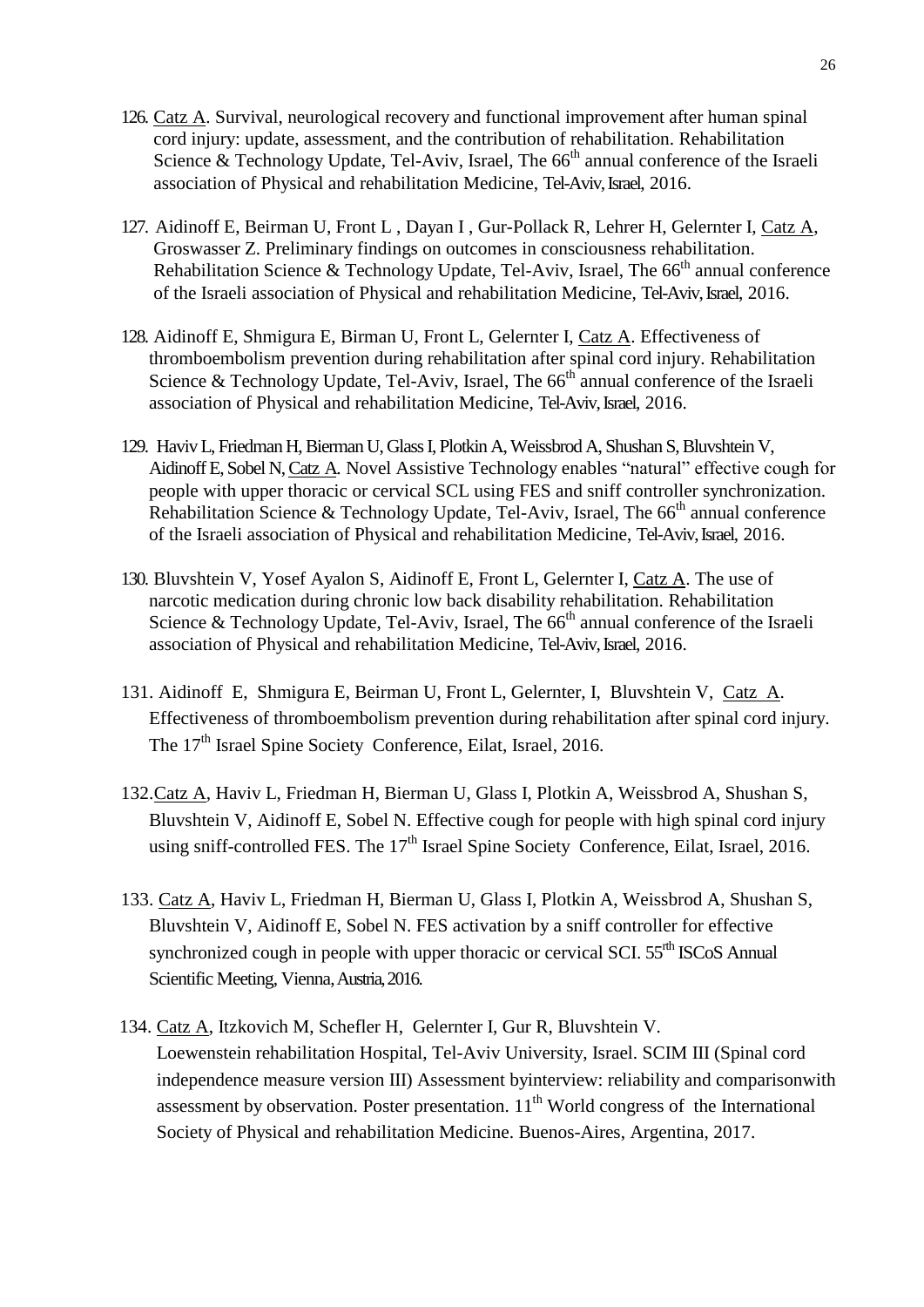- 135. Catz A, Gur Pollack R, Yamini L, Bluvshtein V, Michaeli D, Elkayam K, Aidinoff E. Ability realization after SCI or cauda-equina lesion and its improvement during rehabilitation. Poster presentation. 56<sup>rth</sup> ISCoS Annual Scientific Meeting, Dublin, Ireland, 2017.
- 136. Aidinoff E, Polak T, Abu Rois M, Goizman V, Oksenberg A, Gur Pollack R, Michaeli D, Elkayam K, Catz A . Sleep quality and daytime sleepiness improve in SCI inpatients after one month of rehabilitation. Poster presentation. 56rth ISCoS Annual Scientific Meeting, Dublin, Ireland, 2017.
- 137. Michaeli D, Bluvshtein V, Polak T, Abu Rois M, Goizman V, Oksenberg A, Gur Pollack R, Aidinoff E, Elkayam K, Catz A . Severe sleep-related breathing disorders are rare in patients with spinal cord injury. Poster presentation.  $56<sup>th</sup>$  ISCoS Annual Scientific Meeting, Dublin, Ireland, 2017.
- 138. Michaeli D, Polak T, Yamini L, Bluvshtein V, Aidinoff E, Catz A . Factors affecting the improvement in ability realization during spinal cord injury or cauda equina lesion rehabilitation. Poster presentation.  $56<sup>th</sup>$  ISCoS Annual Scientific Meeting, Dublin, Ireland, 2017.
- 139. Aidinoff E, Groswasser Z, Bierman U, Gelernter I, Catz A, Gur-Pollack R. Vegetative state outcomes improved over the last two decades. Rehabilitation Science & Technology Update, The 67<sup>th</sup> annual conference of the Israeli association of Physical and rehabilitation Medicine, Tel-Aviv, Israel, 2017.
- 140. Michaeli D, Bluvshtein V, Aidinoff E, Polak T, Abu Rois M, Goizman V, Oksenberg A, Gur Pollack R, Elkayam K, Gelernter I, Catz A. Sleep-related breathing disorders in patients with spinal cord injury. Rehabilitation Science & Technology Update, The 67<sup>th</sup> annual conference of the Israeli association of Physical and rehabilitation Medicine, Tel-Aviv, Israel, 2017.
- 141. Yamini L, Polliack T, Gur Pollack R, Bluvshtein V, Aidinoff E, Michaeli D, Elkayam K, Gelernter I, Catz A. Assimilation of ability realization Measure after SCI or cauda-equina lesion. Rehabilitation Science & Technology Update, The 67<sup>th</sup> annual conference of the Israeli association of Physical and rehabilitation Medicine, Tel-Aviv, Israel, 2017.
- 142. Bluvshtein V, Yamini L, Gur Pollack R, Aidinoff E, Michaeli D, Elkayam K, Gelernter I, Catz A. Improvement in ability realization during rehabilitation of spinal cord injury or cauda equina lesion - affecting factors. Rehabilitation Science & Technology Update, The 67<sup>th</sup> annual conference of the Israeli association of Physical and rehabilitation Medicine, Tel-Aviv, Israel, 2017.
- 143. Elkayam K, Shniper M, Bluvshtein V, Gur Pollack R, Gelernter I, Michaeli D, Aidinoff E, Catz A. Long termoutcomes in patients admitted for rehabilitation with Guillain-Barre Syndrome. Rehabilitation Science & Technology Update, The  $67<sup>th</sup>$  annual conference of the Israeli association of Physical and rehabilitation Medicine, Tel-Aviv, Israel, 2017.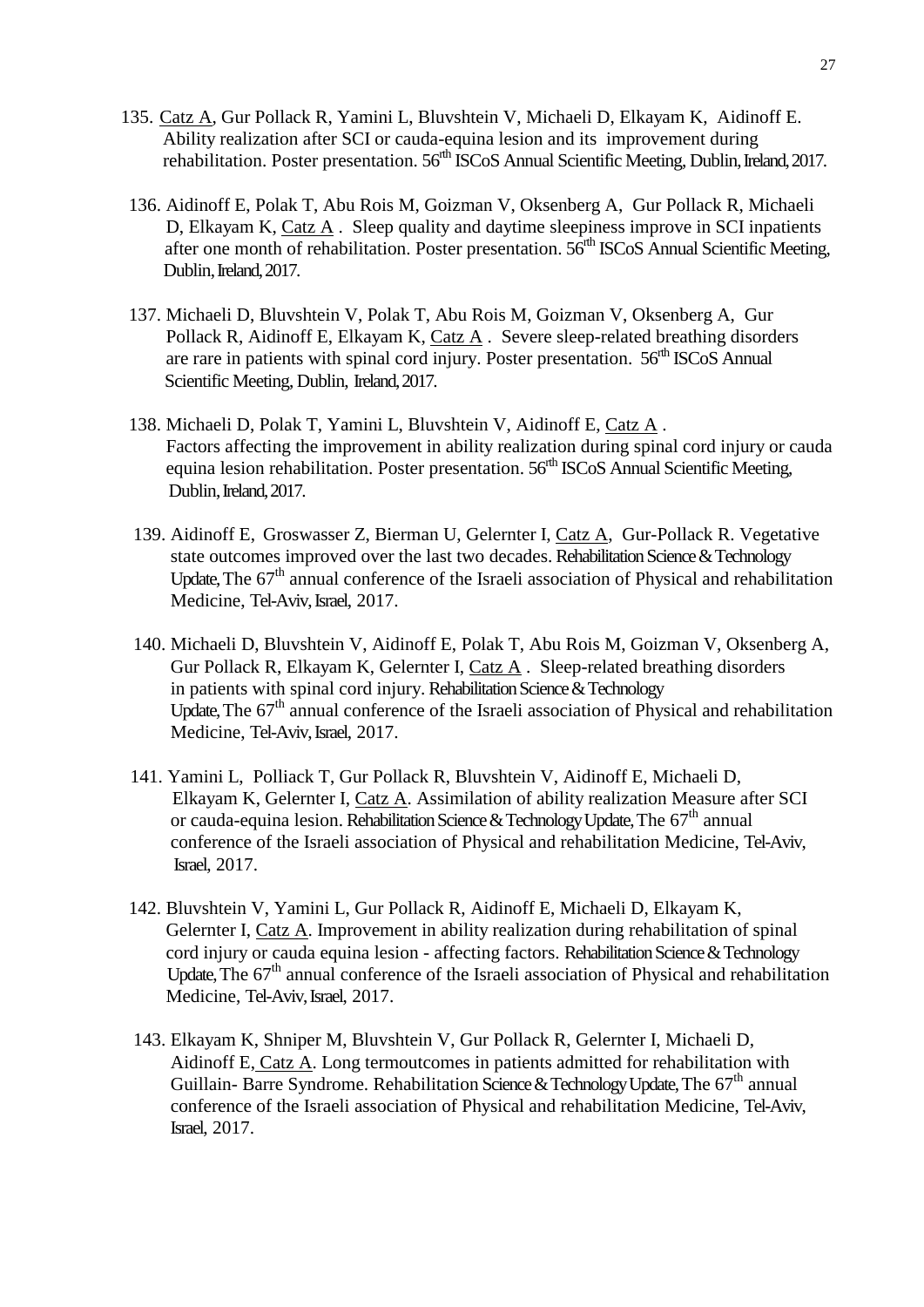- 144. Catz A, Gur Pollack R, Bluvshtein V, Michaeli D, Aidinoff E. Ability realization after SCI or cauda equina lesions, and its improvement during rehabilitation. The  $19<sup>th</sup>$  Israel Spine Society Conference, Eilat, Israel, 2018.
- 145. Bluvshtein V, Michaeli D, Polak T, Abu Rois M, Goizman V, Oksenberg A, Gur- Pollack R, Aidinoff E, Elkayam K, Gelernter I, Catz A . Severe sleep-related breathing disorders are rare in patients with spinal cord injury. The 19<sup>th</sup> Israel Spine Society Conference, Eilat, Israel, 2018.
	- 146. Catz A, Oksenberg A, Bluvshtein V, Michaeli D, Poliack T, Aidinoff E, Goizman V, Elkayam K, Gur-Pollack R. Is Actigraphy Suitable For Sleep Assessment In C4A Tetraplegia? Poster presentation.  $12<sup>th</sup>$  World congress of the International Society of Physical and rehabilitation Medicine. Paris, France, 2018.
	- 147. Michaeli D, Oksenberg A, Bluvshtein V, Poliack T, Aidinoff E, Goizman V, Elkayam K, Gur-Pollack R, Catz A. Head- and wrist-mounted actigraphy and polysomnography in paraplegia.  $12<sup>th</sup>$  World congress of the International Society of Physical and rehabilitation Medicine. Paris, France, 2018.
	- 148. Aidinoff E, Elkayam K, Oximitny A, Gur-Pollack R, Groswasser Z, Catz A. Consciousness Recovery after Various Periods in Vegetative State.  $12<sup>th</sup>$  World congress of the International Society of Physical and rehabilitation Medicine. Paris, France, 2018.

### D.3. Abstracts

- 1. Askenasy JJ, Mendelson L, C a t z A., Costeff H. Basal ganglia disorders with marked circadian fluctuations. Sleep Research 14:349-350, 1985.
- 2. Reider-Grosswasser I, C a t z A, Harel S. Posterior Fossa lesions in childhood and infancy. Journal of Child Neurology 1:275, 1986.
- 3. C a t z A., Ron S, Solzi P, Korczyn AD. The Vestibulo-ocular reflex and its correlation with dysequillibrium following hemispheric stroke. Neurology 40(4)(Suppl 1):327, 1990.
- 4. C a t z A, Ron S, Solzi P, Korczyn AD. The Vestibulo-ocular reflex suppression following hemispheric stroke. Neurology 41(3)(Suppl 1):185, 1991.
- 5. Catz A, Itzkovich M, Biering-Serensen F. SCIM III international study: preliminary results. The journal of spinal cord medicine  $28:162, 2005$ .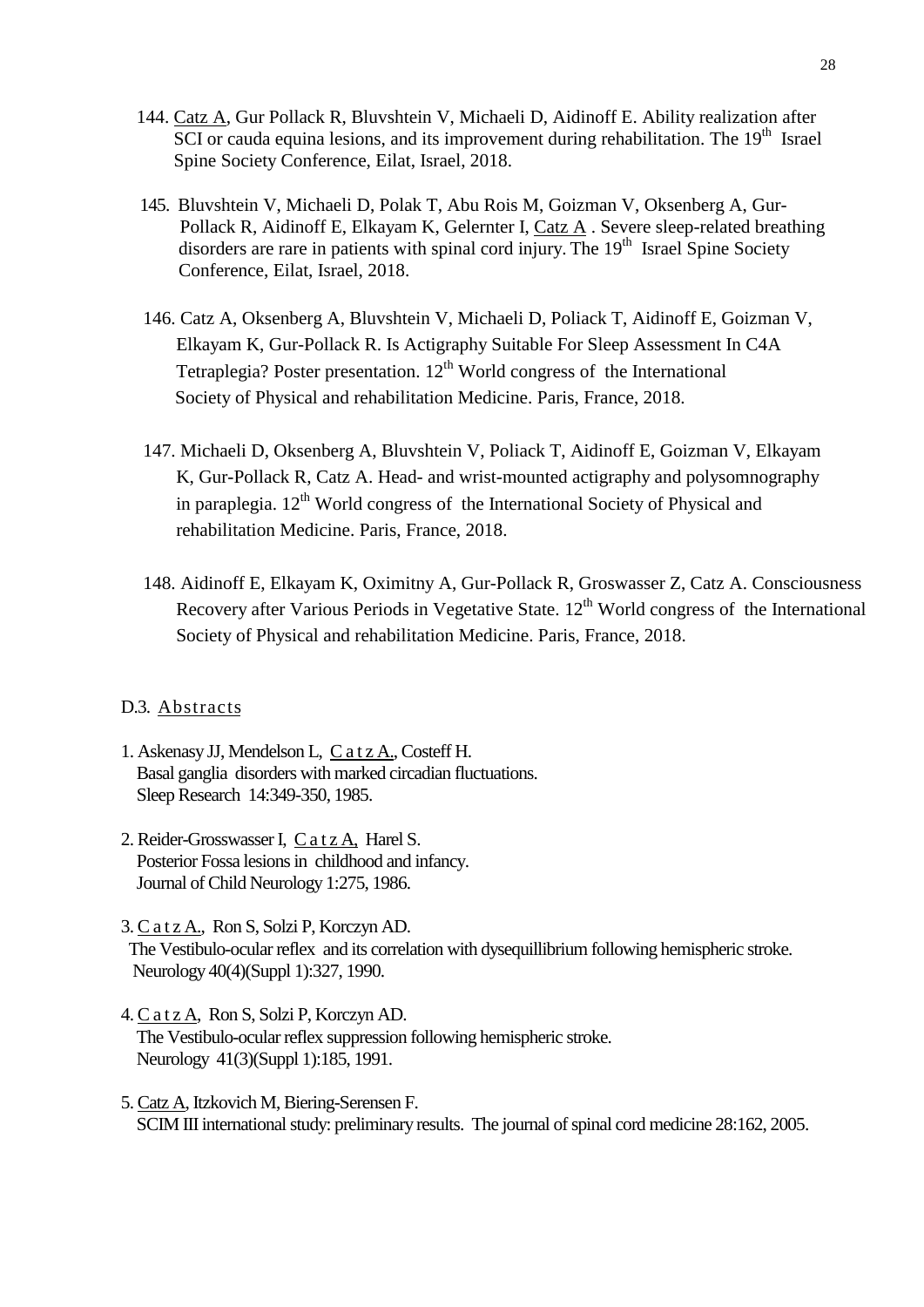# E. Items in Encyclopedias

- 1. Catz A. Paraplegia. The Israeli Encyclopedia of Medicine. 2007 (Hebrew).
- 2. Catz A. Tetraplegia. The Israeli Encyclopedia of Medicine. 2007 (Hebrew).
- 3. Catz A. Spinal Cord Independence Measure. [Kreutzer](http://www.springerlink.com/content/?Editor=Jeffrey+S.+Kreutzer) JS, [DeLuca](http://www.springerlink.com/content/?Editor=John+DeLuca) J, [Caplan](http://www.springerlink.com/content/?Editor=Bruce+Caplan) B, (Eds), Encyclopedia of Clinical Neuropsychology, Springer; New York, 2351-2353, 2011.
- F. Books Edited-None

# G. Other Publications

- G.1. Letters to the Editor
- 1. Catz A, Tamir A, Itzkovich M.

 SCIM should be used without delay - a reply to Prof. Dickson's letter. Spinal Cord, 36:734-735, 1998.

# 2. Catz A.

 Hemodynamic responses to the cold pressor test in spinal cord-injured individuals – a Reply to JT Groothuis and MTE Hopman's letter. Spinal Cord, 47:96, 2009.

3. Catz A.

[Response to Cardiovascular control during head-up tilt test in spinal cord injury patients.](http://www.ncbi.nlm.nih.gov/pubmed/21042328) Spinal Cord, 49:674, 2011.

- 4. Aidinoff E, Bluvshtein V, Bierman U, Gelernter I, Front L, Catz A. [Reply to comment on coronary artery disease and hypertension in a non-selected spinal cord](https://www.ncbi.nlm.nih.gov/pubmed/28053770)  [injury patient population \(letter to the Editor\).](https://www.ncbi.nlm.nih.gov/pubmed/28053770) Spinal Cord Ser Cases. 2:16029, 2016.
- 5. Catz A, Tesio L, Benjamini Y.

[Comments on the Spinal Cord Ability Ruler.](https://www.ncbi.nlm.nih.gov/pubmed/29386659) Spinal Cord, 56:523-524, 2018.

# G.2. Papers prepared with the assistance of A. Catz

1. Marineck C., Eldar R. (Eds.) Guidelines for Rehabilitation of Physically wounded in Disaster Situation. WHO/EURO Consultation, Ljubljana, Slovenia, 1996.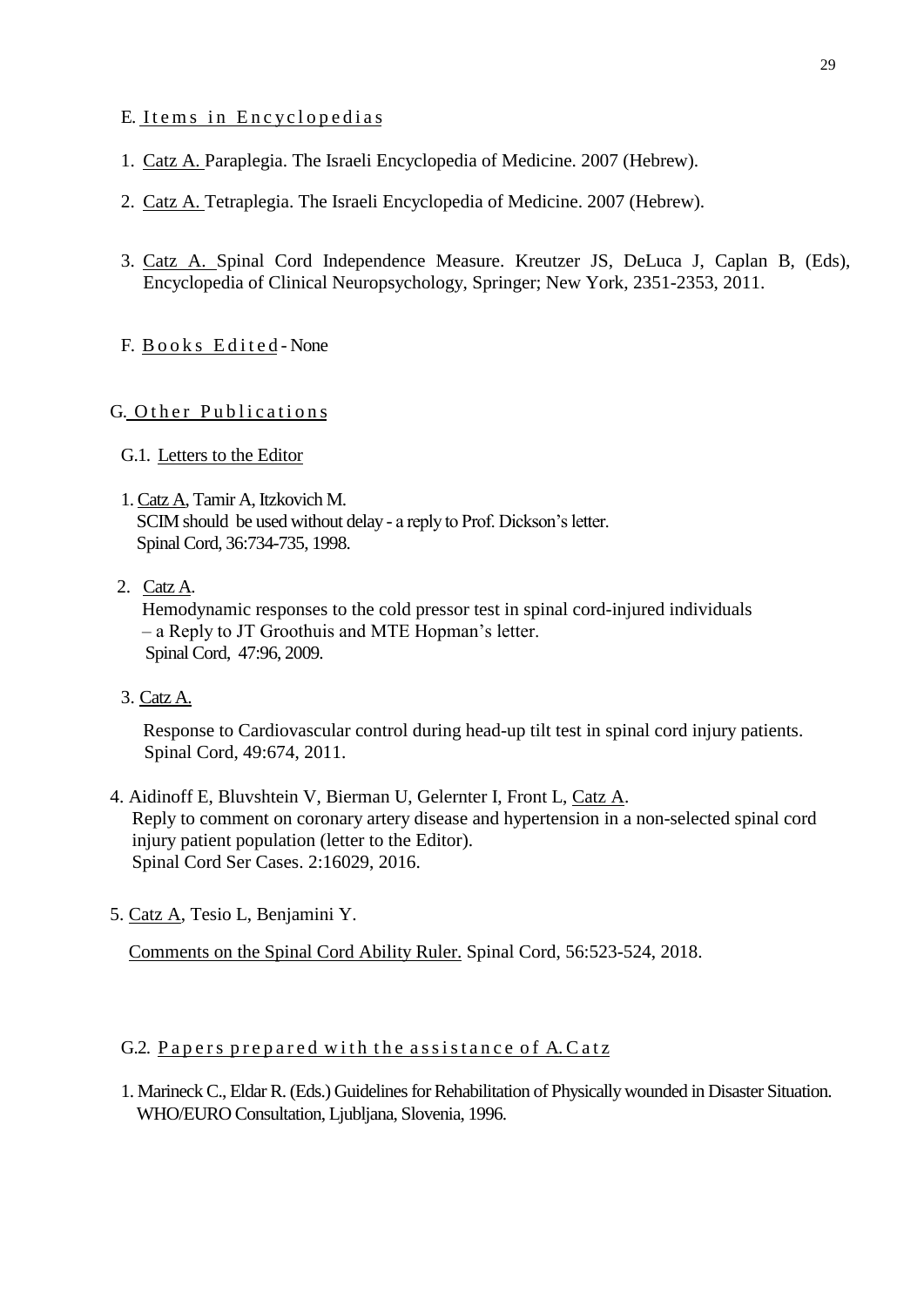### G.3. Non peer-reviewed  $Publications$

 $1.CatzA.$ 

רפואת השיקום בטיפול בנפגעי חוט-השדרה. עלון מידע מס׳ 9, קופ׳יח הכללית, מאי 1991. Rehabilitation Medicine in the treatment of patients with spinal cord lesion. Alon Meida (Kupat Holim), N.9, May 1991.

2. Catz A, Ohry A.

 Rehabilitation Medicine for the patients with spinal cord lesions. In : Ohry A (ed). רפואת השיקום בשירות נפגעי חוט השדרה. .chapters selected ,Medicine Rehabilitation Aurora, medical publications, Tel-Aviv, 2004.

3. Catz A, Ohry A.

Rehabilitatation of spinal cord injury patients in Israe: background, status, recommendations. A report for the Israeli national council for rehabilitation. January 2007.

שיקום נפגעי חוט השדרה בישראל: רקע, תמונת מצב, המלצות. דו"ח למועצה הלאומית לשיקום.

- 4. Catz A, Bluvshtein V, Aidinoff E. Updates for the International Standards for Neurological Classification of Spinal Cord Injury. Harefua Update, December 2014, 12-13. עדכונים לקובץ התקנים הבין-לאומי לסיווג הנזק הנוירולוגי לחוט השדרה. הרפואה update. דצמבר .2014
- G.4. Papers for routine use in rehabilitation

1. Medical Questionnaire for evaluation of patients with lesions of the spinal cord and peripheral nerves, 1989.

2. A scale for functional evaluation for patients with spinal cord lesions (SCIM I), 1994.

3. A revised scale for functional evaluation for patients with spinal cord lesions (SCIM II), 1996.

4. A scale for functional evaluation for patients with chronic low back pain disability (SPIM), 1997.

5. An international version of a scale for functional evaluation for patients with spinal cord lesions (SCIMIII), 2002.

6. A scale for ability realization measurement for patients with spinal cord lesions (SCI-ARMI), 2002.

7. An international version of SCI-ARMI, controlled for age and gender, 2015.

G.5. Invited lecturers in other  $S$  c i e n t i f i c / E d u c a t i o n a l E v e n t s

1996 A Study Day of the deffence ministry in Rehabilitation Research, Raanana, Israel.

1997 AO Spine Course, Hertzliya, Israel.

1998 A Study Day of the deffence ministry in Rehabilitation Research, Raanana, Israel.

1999-2002 Lectures to Family Physicians on Spinal Cord Injuries and Chronic Back Disability, Israel.

2002 Lectures in course on Spinal Cord Injuries, Sheba Hospital, Israel.

2003 Lectures in Stoke-Mandeville and Southport, UK, on trends in spinal cord rehabilitation assessment.

2003 A lecture in the autonomic unit, Queen Square, London, on the role of the spinal cord in CBF regulation.

2007 A lecture for assistants of judges on spinal cord injury and its legal aspects, in LRH.

2007 AO Spine Course, Beersheba, Israel.

2009 AO Spine Course, Tiberius (Ramot Resort), Israel.

- 2010 Medicine for lawyers course, Tel-Aviv University, on spinal cord injury rehabilitation.
- 2013 A lecture on assessment of functional potential in spinal cord injury patients, as a model for outcome assessment in rehabilitation. Prof. Hart's retirement meeting, School of Public Health, the Dept. of Epidemiology and Preventive Medicine, Tel-Aviv University, Israel.
- 2014 A lecture for lawyers on assessment of life expectancy in cases of severe disabilities. Carlton Hotel, Tel-Aviv.